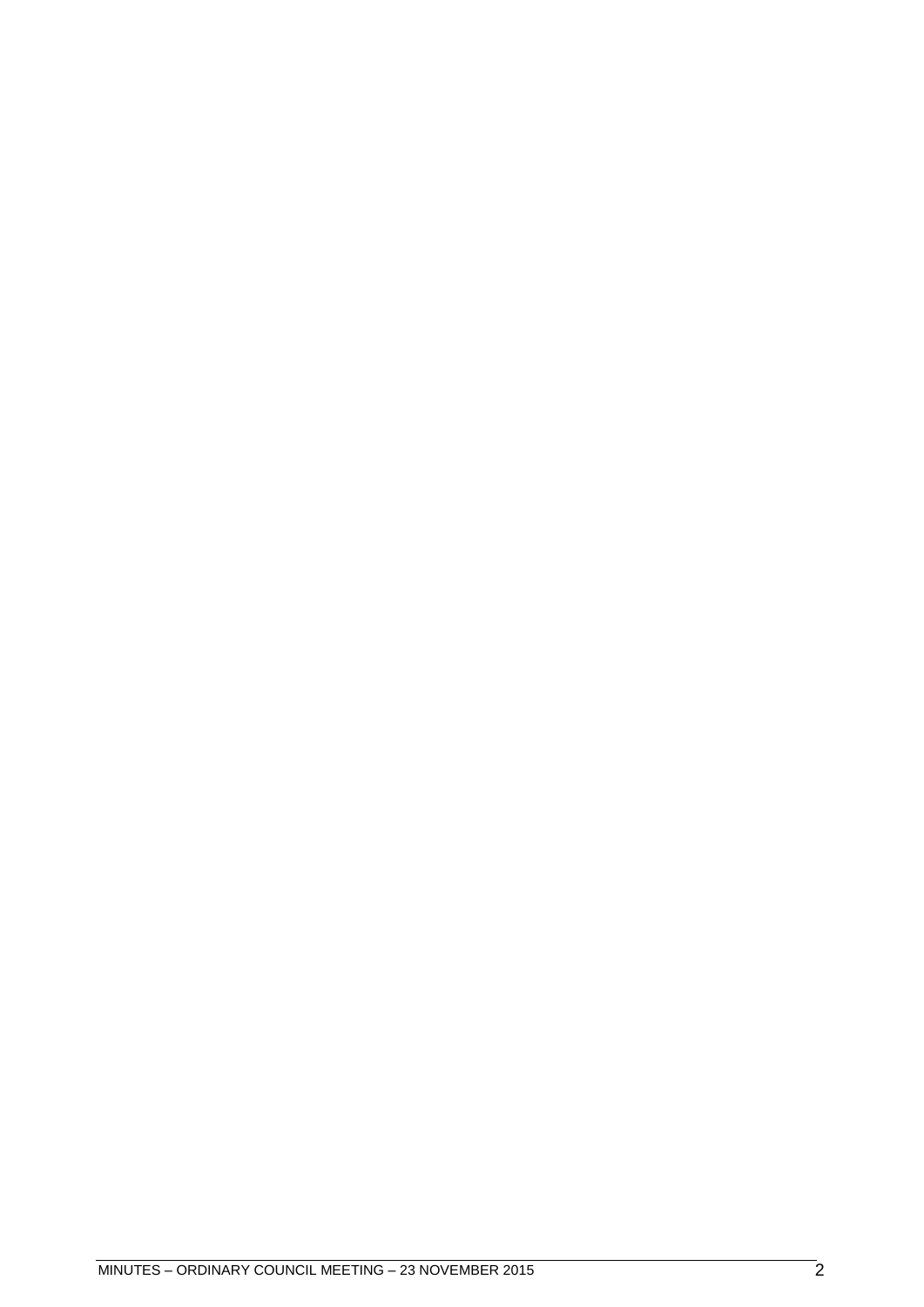# **Table of Contents**

| $\mathbf 1$ . |                                                                                   |  |
|---------------|-----------------------------------------------------------------------------------|--|
|               | 1.1                                                                               |  |
|               | 1.2                                                                               |  |
|               | 1.3                                                                               |  |
|               | 1.4                                                                               |  |
|               | 1.5                                                                               |  |
|               |                                                                                   |  |
|               |                                                                                   |  |
|               |                                                                                   |  |
| 2.            |                                                                                   |  |
|               | 2.1                                                                               |  |
|               | 2.2                                                                               |  |
|               | 2.3                                                                               |  |
|               | 2.4                                                                               |  |
|               | 2.5                                                                               |  |
|               | 2.6                                                                               |  |
|               |                                                                                   |  |
| 3.            | RESPONSE TO PREVIOUS PUBLIC QUESTIONS TAKEN ON NOTICE  6                          |  |
|               | 3.1                                                                               |  |
| $\mathbf{4}$  |                                                                                   |  |
|               | 4.1                                                                               |  |
|               | 4.2                                                                               |  |
|               |                                                                                   |  |
| 5.            |                                                                                   |  |
| 6.            |                                                                                   |  |
|               |                                                                                   |  |
| 7.            |                                                                                   |  |
|               | Minutes of the Special Council Meeting held October 19, 2015 at 10.05am 10<br>7.1 |  |
|               | 7.2<br>Minutes of the Special Council Meeting held October 19, 2015 at 11.17am 10 |  |
|               | Minutes of the Ordinary Council Meeting held October 26, 2015 11<br>7.3           |  |
|               | Minutes of the Special Council Meeting held November 5, 2015 11<br>7.4            |  |
| 8.            | ANNOUNCEMENTS BY PRESIDING MEMBER WITHOUT DISCUSSION 11                           |  |
|               |                                                                                   |  |
| 9.            |                                                                                   |  |
|               | 9.1                                                                               |  |
|               | 9.2                                                                               |  |
|               | 9.2.1                                                                             |  |
|               | 9.2.2                                                                             |  |
|               | 9.2.3                                                                             |  |
|               | Former Shire President Application for Legal Cost/Reimbursement21                 |  |
|               | 9.2.4                                                                             |  |
|               | 9.3                                                                               |  |
|               |                                                                                   |  |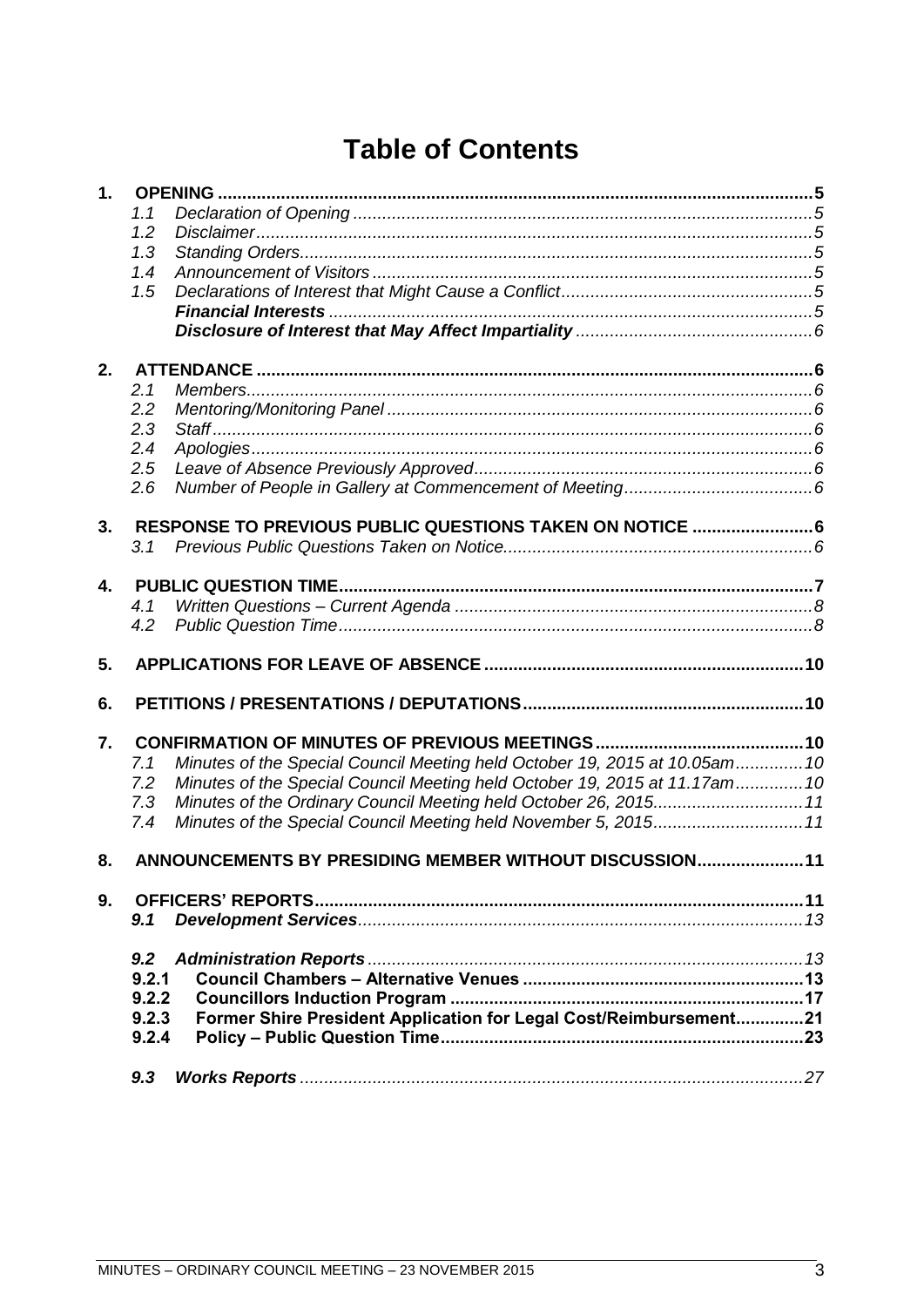| 9.4<br>9.4.1   |     |
|----------------|-----|
| 9.4.2<br>9.4.3 |     |
| 9.4.4          |     |
| 9.5            |     |
| 9.6            |     |
| 9.7            |     |
|                | .37 |
|                |     |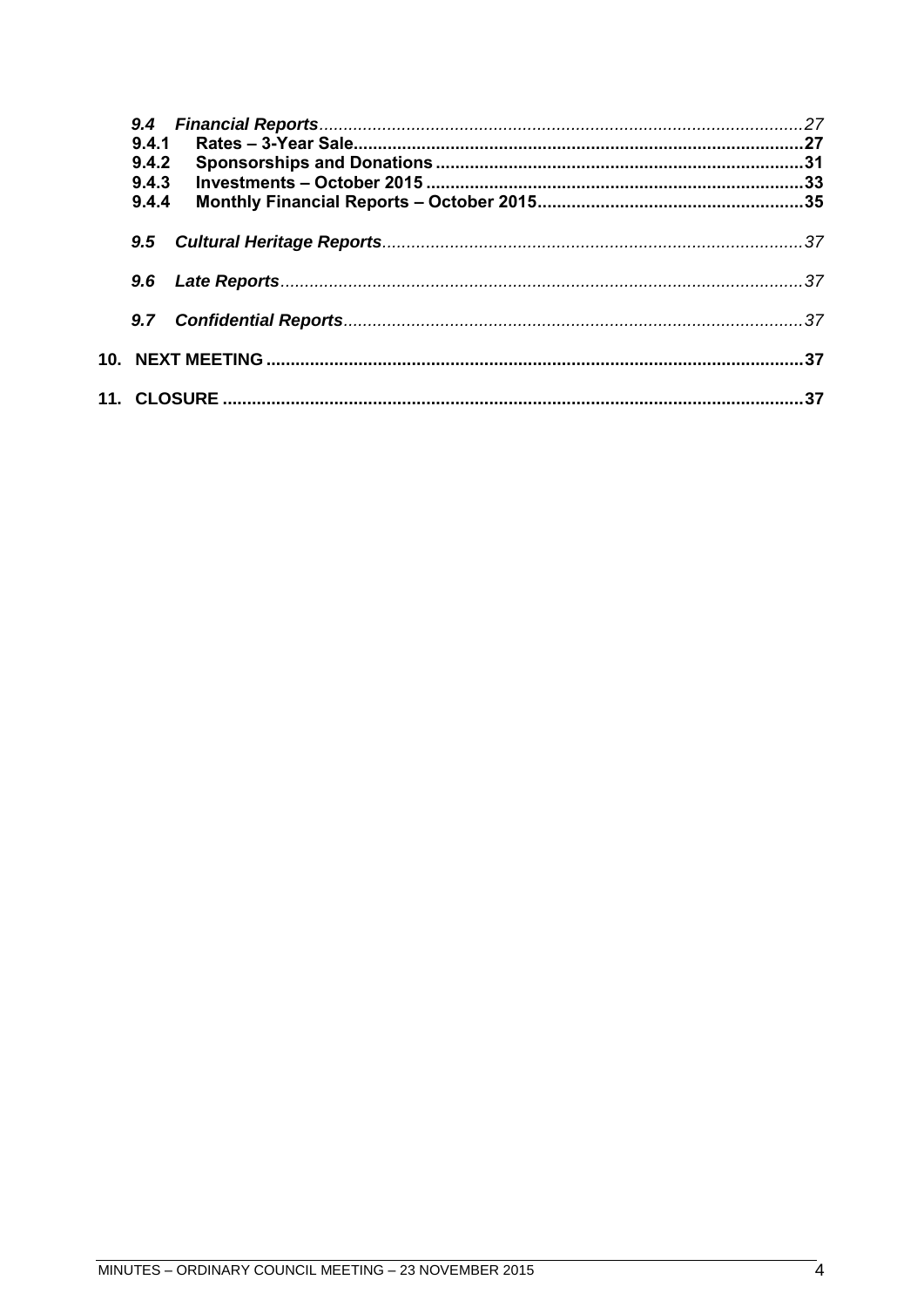

# SHIRE OF YORK

#### THE ORDINARY MEETING OF THE COUNCIL HELD ON MONDAY, 23 NOVEMBER, 2015, COMMENCING AT 5.00PM IN COUNCIL CHAMBERS, YORK TOWN HALL, YORK

The York Shire Council acknowledges the traditional owners of the land on which this meeting will be held.

# <span id="page-4-0"></span>**1. OPENING**

<span id="page-4-1"></span>1.1 Declaration of Opening *Cr David Wallace, Shire President, declared the meeting open at 5.00pm.*

#### <span id="page-4-2"></span>1.2 Disclaimer

The Shire President advised the following:

*"I wish to draw attention to the Disclaimer Notice contained within the agenda document and advise members of the public that any decisions made at the meeting today, can be revoked, pursuant to the Local Government Act 1995.* 

*Therefore members of the public should not rely on any decisions until formal notification in writing by Council has been received. Any plans or documents in agendas and minutes may be subject to copyright. The express permission of the copyright owner must be obtained before copying any copyright material."*

<span id="page-4-3"></span>1.3 Standing Orders Clause 3.2 – Order of Business

Motion Not Put

- <span id="page-4-4"></span>1.4 Announcement of Visitors *Nil*
- <span id="page-4-6"></span><span id="page-4-5"></span>1.5 Declarations of Interest that Might Cause a Conflict

#### **Financial Interests**

*Mark Dacombe, Acting Chief Executive Officer – Item 9.2.2 – Councillors Induction Programme – The Acting CEO is a Director of Localise Pty Limited*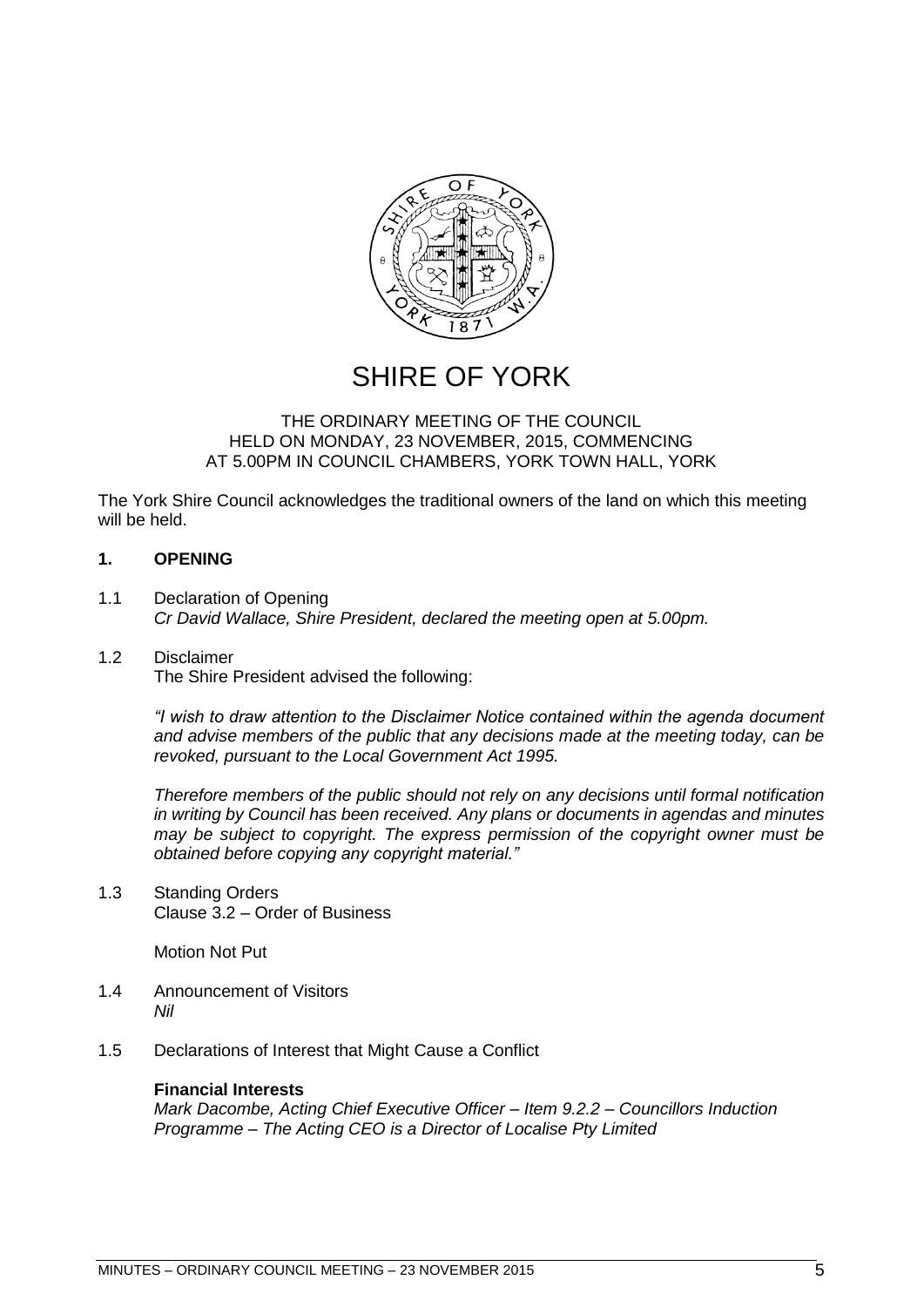# <span id="page-5-0"></span>**Disclosure of Interest that May Affect Impartiality**

*Cr Denese Smythe – Item 9.4.2 – Sponsorship & Donations – Committee Member of the CRC*

*Cr Pam Heaton – Item 9.4.2 – Sponsorship & Donations – Secretary on the CRC Committee*

# <span id="page-5-1"></span>**2. ATTENDANCE**

#### <span id="page-5-2"></span>2.1 Members

*Cr David Wallace, Shire President; Cr Denese Smythe, Deputy Shire President; Cr Heather Saint, Cr Pam Heaton, Cr Jane Ferro, Cr Trevor Randell*

#### <span id="page-5-3"></span>2.2 Mentoring/Monitoring Panel *Ms Jenni Law, Department of Local Government & Communities; Michael Parker, CEO Shire of Harvey*

#### <span id="page-5-4"></span>2.3 Staff

*Mark Dacombe, Acting Chief Executive Officer; Allan Rourke, Manager Works & Services, Gail Maziuk, Compliance/Human Resources; Tabitha Bateman, Financial Controller; Gordon Tester, Manager Development Services; Helen D'Arcy-Walker, Executive Support Officer*

- <span id="page-5-5"></span>2.4 Apologies *Nil*
- <span id="page-5-6"></span>2.5 Leave of Absence Previously Approved *Nil*
- <span id="page-5-7"></span>2.6 Number of People in Gallery at Commencement of Meeting *There were 13 people in the Gallery at the commencement of the meeting*

## <span id="page-5-8"></span>**3. RESPONSE TO PREVIOUS PUBLIC QUESTIONS TAKEN ON NOTICE**

<span id="page-5-9"></span>3.1 Previous Public Questions Taken on Notice

#### **Mr John Oliver**

#### **Question:**

Has the Shire applied for extended trading hours for this Christmas period?

#### **Response:**

Officers of the Department of Commerce confirmed that York trading hours are 8.00am to 9.00pm every day.

#### **Mr Mike Gill**

#### **Question 1:**

Has Council received a response from McDowell & Affleck, Consulting Engineers, regarding the failure to recognise that York is in a Seismic Zone and thus the potential risk to the purchaser, when they prepared the pre purchase structural report for the Old Convent School, formally known as Chalkies.

#### **Response:**

McDowell Affleck Consulting Engineers confirmed that the Seismic Zone was taken into consideration prior to the report being compiled.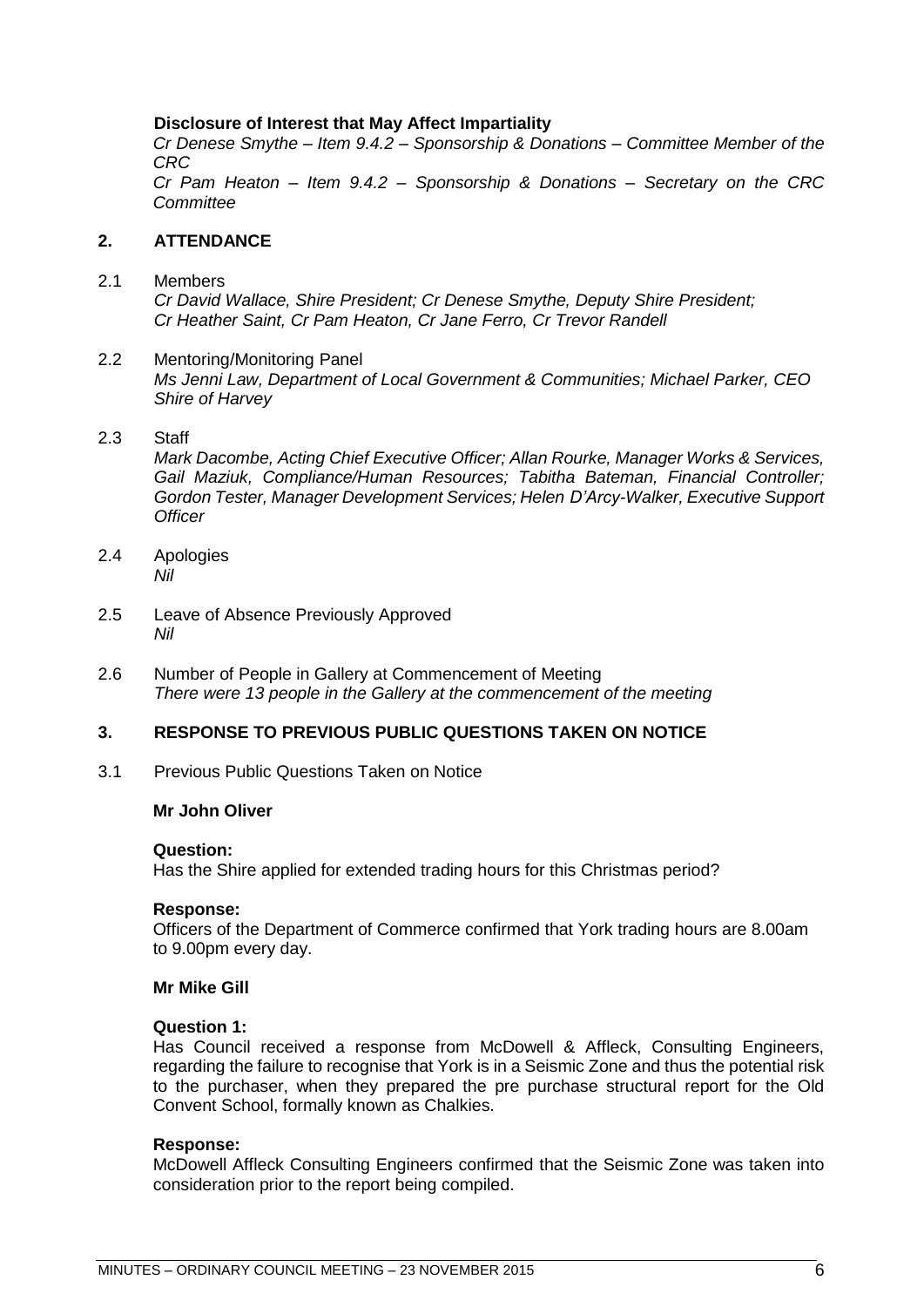# **Question 2**:

Why is the building surveyor not satisfied with my certifying plans as complying with the provisions the Seismic Code AS1170.4 which contains the charts identifying the hazard factors for the regions that has been accepted as satisfactory over the past 23 years.

#### **Response**

The National Construction Code requires buildings to be designed to meet certain structural criteria and it is expected that structural engineers will reference the particular building against the relevant designs criteria used.

### **Question 5:**

Why has Council not considered rescinding Resolution 140714 as I asked at the last meeting?

#### **Response:**

Resolution 140714 involved a request for Main Roads WA to act. The item has already been acted upon therefore cannot be rescinded.

# <span id="page-6-0"></span>**4. PUBLIC QUESTION TIME**

*The Presiding Member to read the following statement in full at the commencement of Pubic Question Time:*

#### **Statement by the Presiding Member at the Opening of Public Question Time at Ordinary and Special Council Meetings**

"Public Question Time is provided for under the provisions of Section 5.24 of the Local Government Act and the Local Government (Administration) Regulations 1996.

To provide equal opportunity for people to ask questions a limit of two (2) questions per person per time will be applied. If there is time available in Public Question Time people may be given the opportunity to ask a further two (2) questions at a time.

#### **Procedures**

- Questions submitted in writing prior to the meeting will be dealt with initially.
- Questions from the floor will be taken in the order recorded in a register.
- Statements, opinions and attachments will not be recorded in the minutes.
- Questions requiring research will be taken on notice and a response will be prepared in a reasonable timeframe. The original questions and the response will be included in the Agenda and Minutes of the next Ordinary Council meeting.
- Questions may be deemed inappropriate because they contain defamatory remarks or offensive language, they question the competency of elected members or staff, they relate to the personal affairs of elected members or staff, they relate to legal processes and confidential matters or they have been responded to previously and these will not be accepted or recorded in the Minutes.
- The minutes may only record a summary of the question asked and the response given.
- Where possible questions asked should be submitted in writing at the completion of question time or at the end of the meeting.
- At Special Council Meetings questions must relate to the items on the Agenda.
- Shire of York quidelines for Public Question Time are included on the meeting agenda."

# **PRESIDING OFFICER**

21 October 2013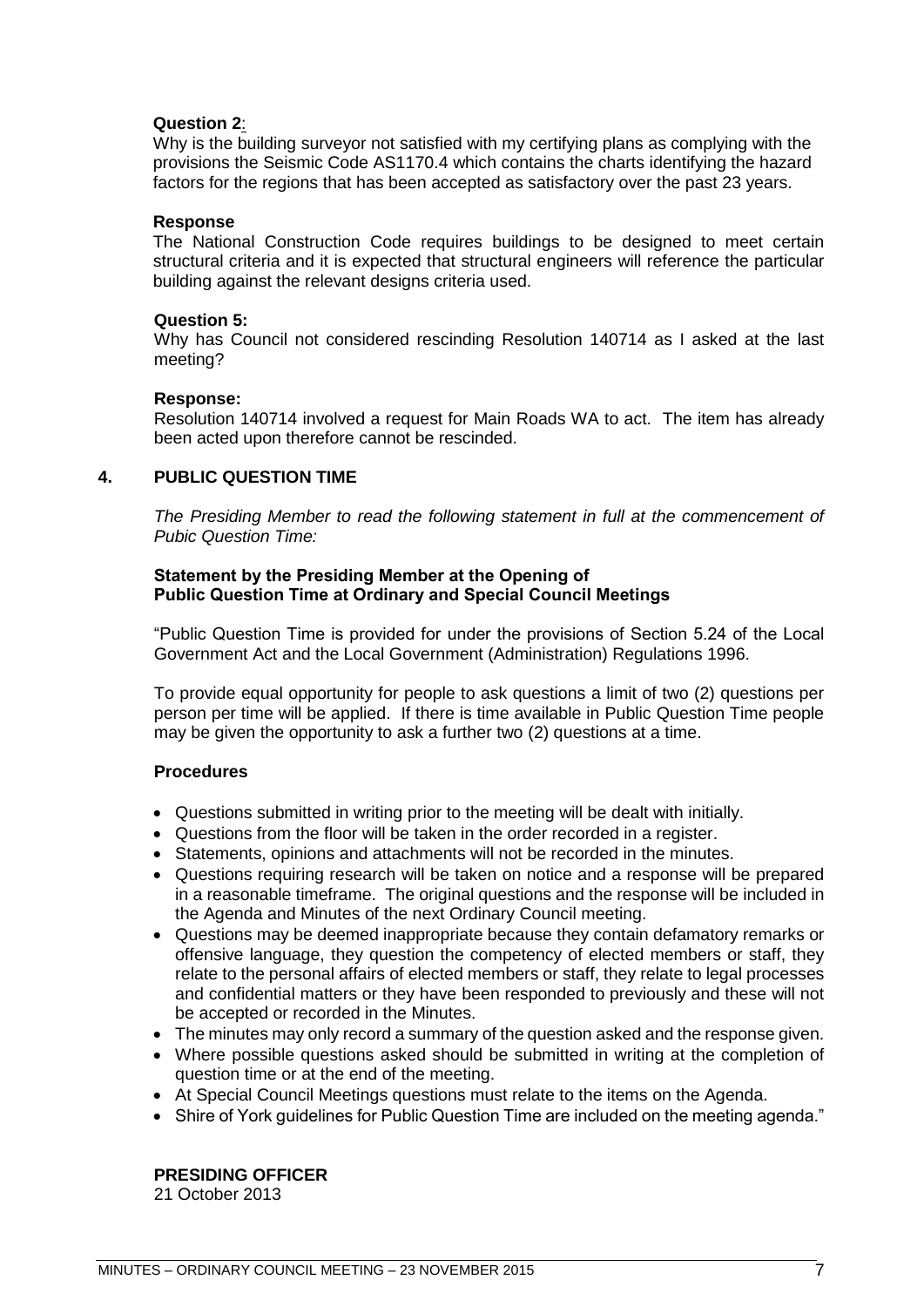## <span id="page-7-0"></span>4.1 Written Questions – Current Agenda

Public Question Time commenced at 5.07pm

#### **Ms Liz Christmas**

#### **Question:**

Item 9.2.1 – will Council when considering the location for public Council Meetings, take into consideration the fact that Council Chambers stairs are many and steep and some people have extreme difficulty getting up and getting down either sets of stairs and the lift has been known not to open on reaching the top landing. The fact that the Lesser Hall is central to reach and access is via one small step. The Recreation Centre is not central and the air-conditioning is not readily adjustable.

#### **Response:**

The Shire President stated that this would be taken into consideration. In addition, when the Council is meeting in the Council Chambers a staff member will be available to operate the lift.

# **Mr Pat Hooper**

#### **Question:**

Given that all Councillors expressed in their campaigns, the need to unify the community and to move forward to build a stronger York, when are the Councillors going to seek removal of documentation placed on the windows of 87 Avon Terrace? The documentation relates to citizens of York and some who have left and makes unsubstantiated claims against these persons. Agencies including the DLG, the CCC and the Ombudsman have conducted investigation into claims made and there have been no actions taken against persons named.

#### **Response:**

The Shire President replied we understand all material related to the current Council and/or current staff members has been removed. Council is continuing to work with the property owner to resolve the issues.

#### <span id="page-7-1"></span>4.2 Public Question Time

### **Mr Mike Gill**

#### **Question:**

Can the Shire confirm that it has received written correspondence from McDowell & Affleck stating that the building known as Chalkies is not safe for public use in its present condition?

#### **Response:**

Through the Chair the Manager of Development Services stated that we did have this correspondence.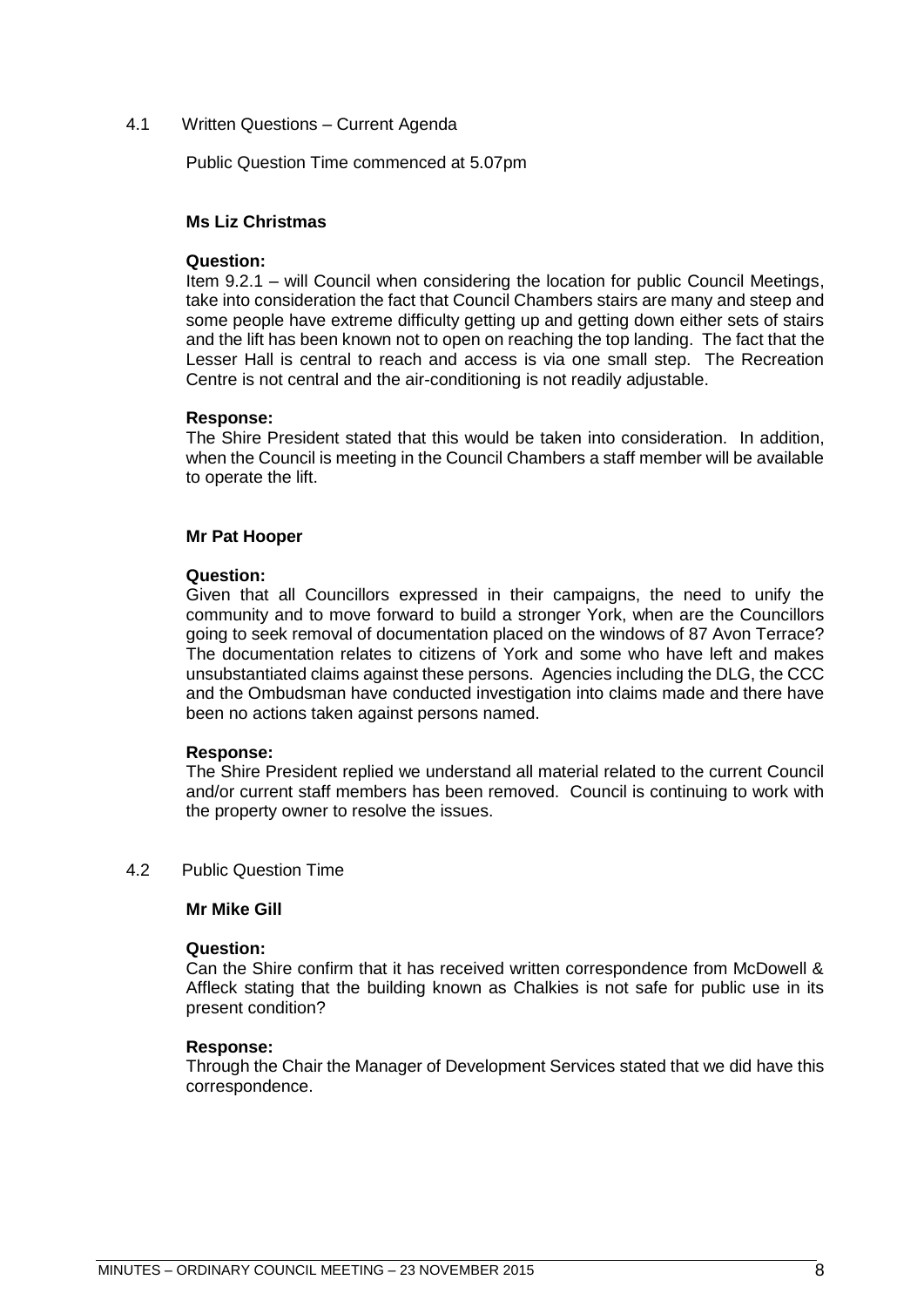# **Ms Darlene Barratt**

#### **Question 1:**

Will the Council be adhering to the Local Government Act in regard to Public Question Time and the minimum amount for question time and extension of question time as in the document it states limited to 15 minutes.

#### **Response:**

The Acting CEO stated the Act provides for a minimum of 15 minutes. He said a note could be inserted referring to the Local Government Act – the draft policy goes on to say the Council has discretion by Resolution to extend public question time.

#### **Question 2:**

Is the Council aware that if a local law or guideline is not in line with legislation such as preamble and resolution by Council to extend then it cannot be done?

#### **Response:**

The Acting CEO stated the draft policy provides for 15 minutes then the Council will consider if it wishes to extend. For many meetings this may be adequate in other meetings Council can consider to extend the Public Question Time for whatever time they wish. The draft policy also says that if time runs out other questions can be dealt with at a subsequent meeting.

#### **Ms Tricia Walters**

#### **Question:**

Unless a venue has been purpose built then no venue is guaranteed to have good acoustics. Since no venue is really going to be suitable the solution lies not in the venue but the purchase of portable electronic equipment where by each Councillor and the CEO have a head microphone, with a roving microphone for the other staff and ratepayers.

#### **Response:**

The Shire President replied that this had been looked into. However the electronic equipment needs to suit the room which is still to be defined. Currently the Council wish the meetings to be held in Chambers, however if there is more than 16 people in the Gallery the meeting is to be moved to the Lesser Hall. Acoustics in Chambers are good and there is no need to spend money unless it is for the right reasons.

#### **Ms Darlene Barratt**

#### **Question 3:**

In Agenda Item 9.2.5 are the properties of 1 Horley Street, York and Lot 100 Allen Road, Greenhills owned by the same person?

#### **Response:**

Through the Chair the Financial Controller replied the properties are not owned by the same person.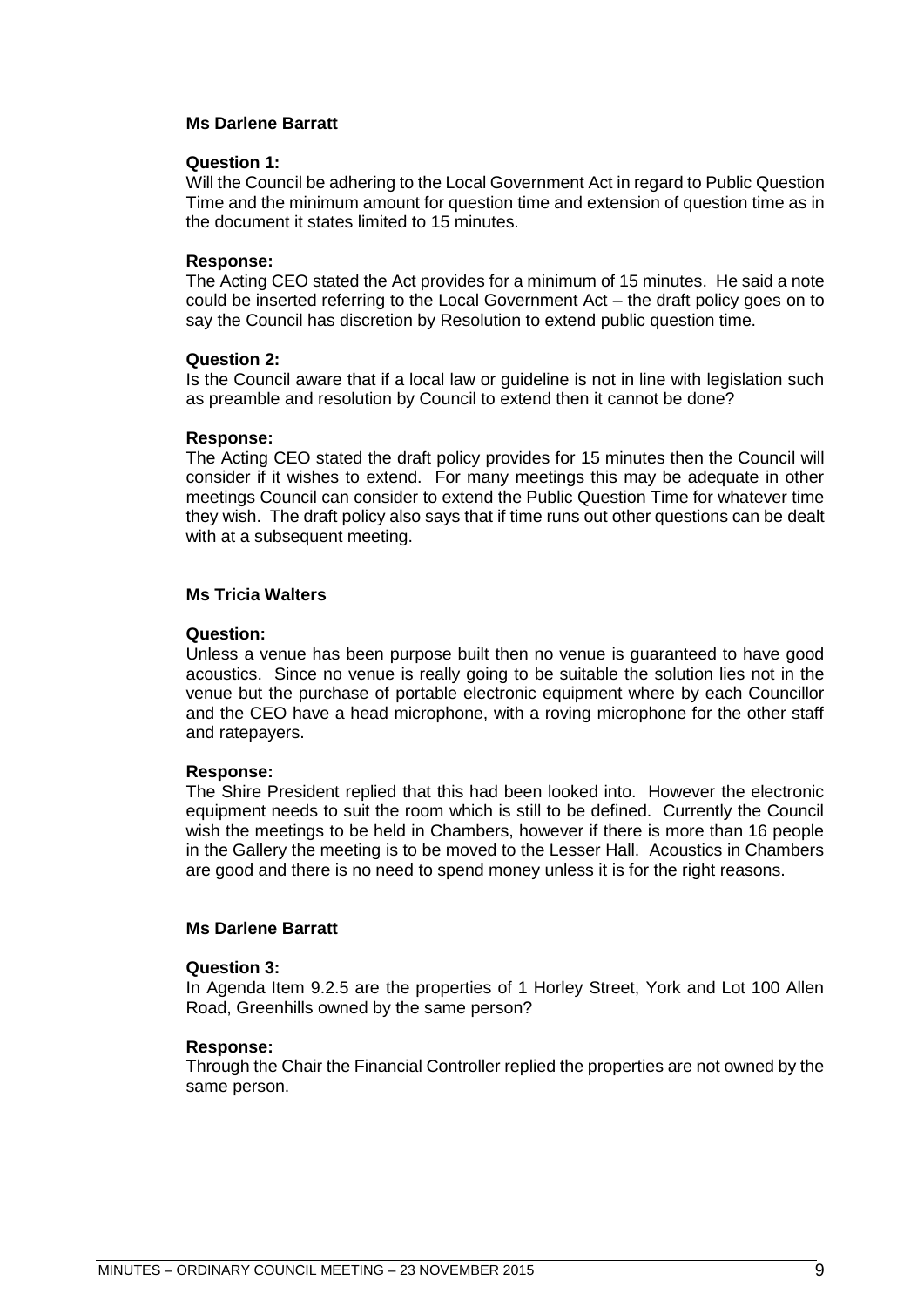#### **Question 4:**

Who has been paying the rates on the Horley Street property from the death of the owner in 1947 identified in May 2007 Shire Minutes and then his immediate descendants deaths in 1980 until 2009/2010 when the rates were unpaid until now?

#### **Response:**

Taken on Notice

Public Question Time concluded at 5.24pm

<span id="page-9-0"></span>**5. APPLICATIONS FOR LEAVE OF ABSENCE**  *Nil*

#### <span id="page-9-1"></span>**6. PETITIONS / PRESENTATIONS / DEPUTATIONS**

*Ms Tricia Walters gave a presentation regarding Annual Recurring/Non Recurring Sponsorship.*

*The presentation has been noted and the points made will be considered through the budget process.*

# <span id="page-9-3"></span><span id="page-9-2"></span>**7. CONFIRMATION OF MINUTES OF PREVIOUS MEETINGS**

7.1 Minutes of the Special Council Meeting held October 19, 2015 at 10.05am

**Corrections** 

**Confirmation** 

**RESOLUTION 081115**

**Moved: Cr Saint Seconded: Cr Randell**

*"That the minutes of the Special Council Meeting held October 19, 2015 at 10.05am be confirmed as a correct record of proceedings."*

*CARRIED: 6/0*

<span id="page-9-4"></span>7.2 Minutes of the Special Council Meeting held October 19, 2015 at 11.17am

**Corrections** 

**Confirmation** 

#### **RESOLUTION 091115**

**Moved: Cr Ferro Seconded: Cr Heaton**

*"That the minutes of the Special Council Meeting held October 19, 2015 at 11.17am be confirmed as a correct record of proceedings."*

*CARRIED: 6/0*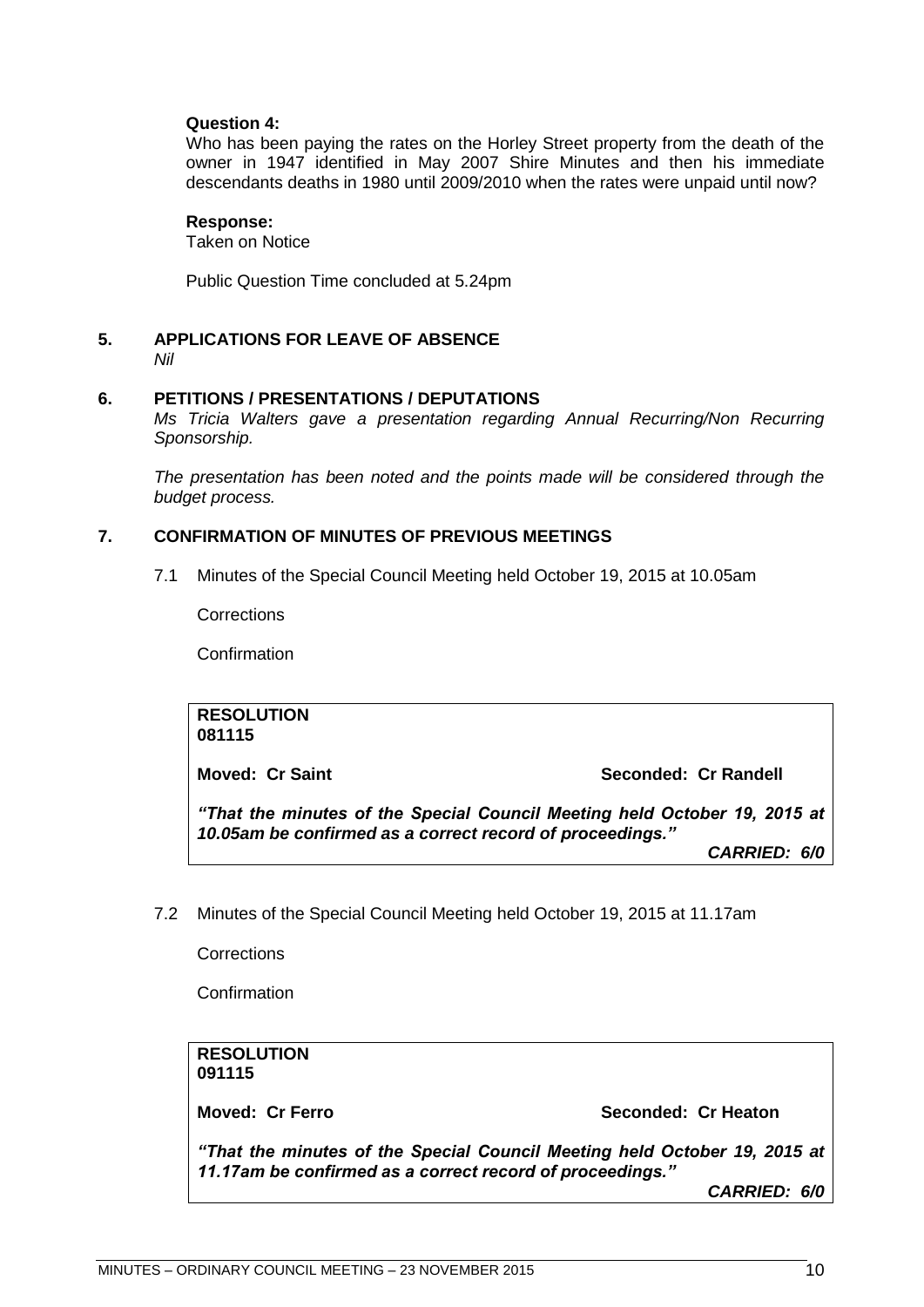<span id="page-10-0"></span>7.3 Minutes of the Ordinary Council Meeting held October 26, 2015

Corrections –

Public Question Time page 16 … increased risk of appear should read increased risk of appeal …

Item 9.2.5 – Councillors Workshop – Social Implications – should read … Members of the public will still receive notice of the Agenda and related reports for the Ordinary Council meeting at the same time as Councillors.

Confirmation

# **RESOLUTION 101115**

**Moved: Cr Randell Seconded: Cr Saint**

*"That the minutes of the Ordinary Council Meeting held October 26, 2015 be confirmed as a correct record of proceedings with the above amendments."*

*CARRIED: 6/0*

<span id="page-10-1"></span>7.4 Minutes of the Special Council Meeting held November 5, 2015

**Corrections** 

**Confirmation** 

**RESOLUTION 111115**

**Moved: Cr Ferro Seconded: Cr Heaton**

*"That the minutes of the Special Council Meeting held November 5, 2015 be confirmed as a correct record of proceedings."*

*CARRIED: 6/0*

#### <span id="page-10-2"></span>**8. ANNOUNCEMENTS BY PRESIDING MEMBER WITHOUT DISCUSSION** *Nil*

# <span id="page-10-3"></span>**9. OFFICERS' REPORTS**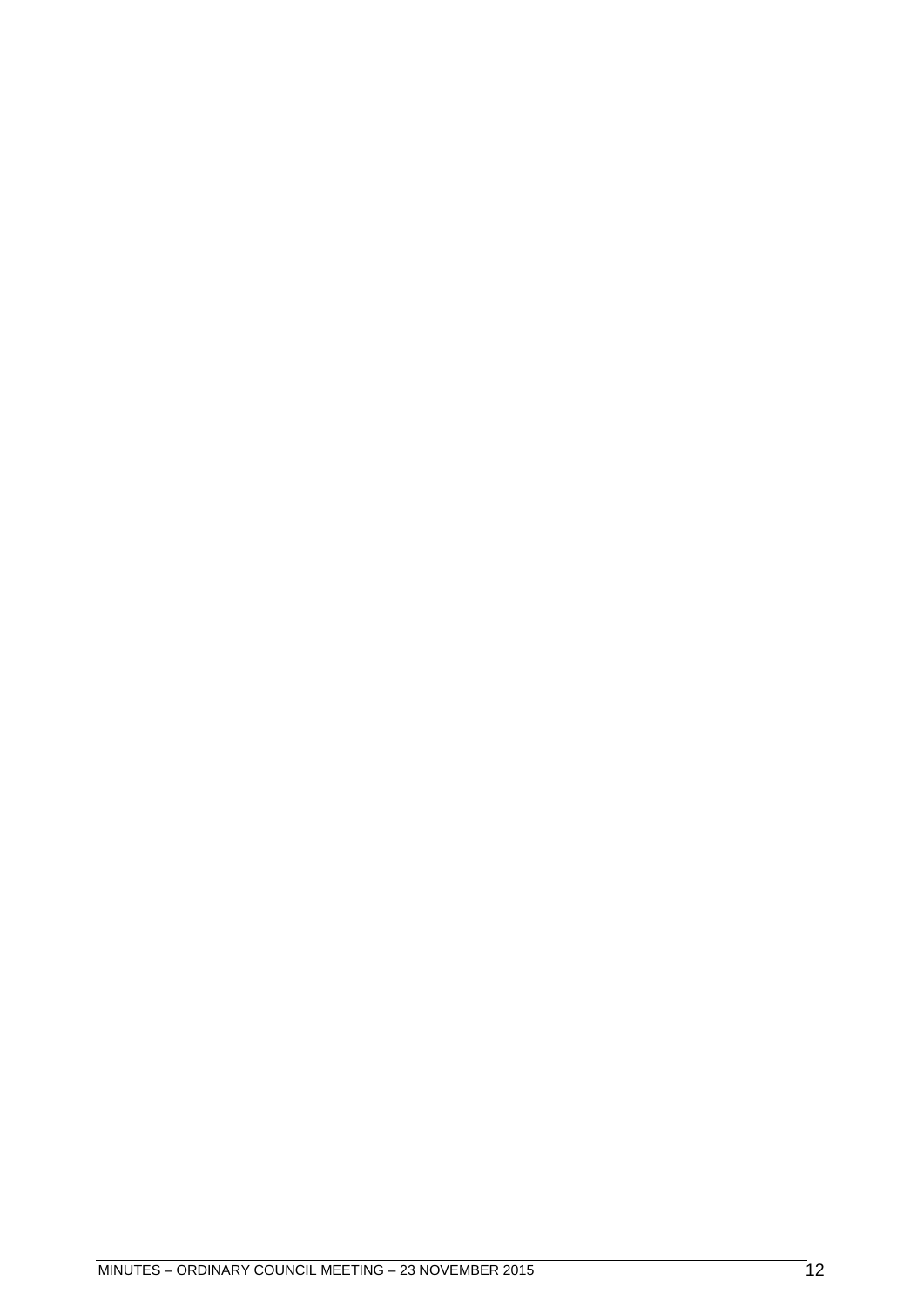# <span id="page-12-0"></span>**9.1 Development Services**

*Nil*

# <span id="page-12-1"></span>**9.2 Administration Reports**

- **9. OFFICER'S REPORTS**
- **9.2 ADMINISTRATION REPORTS**
- <span id="page-12-2"></span>**9.2.1 Council Chambers – Alternative Venues**

| <b>FILE NO:</b>                | CCP.1                              |
|--------------------------------|------------------------------------|
| <b>COUNCIL DATE:</b>           | 23 November 2015                   |
| <b>REPORT DATE:</b>            | 5 November 2015                    |
| <b>LOCATION/ADDRESS:</b>       | 1 Joaquina Street, York            |
| <b>APPLICANT:</b>              | <b>Not Applicable</b>              |
| <b>SENIOR OFFICER:</b>         | <b>Mark Dacombe (A/CEO)</b>        |
| <b>REPORTING OFFICER:</b>      | <b>Gordon Tester (MDS)</b>         |
| <b>DISCLOSURE OF INTEREST:</b> | Nil                                |
| <b>APPENDICES:</b>             | <b>Public Building Certificate</b> |
|                                | <b>Certificate of Approval</b>     |
| <b>DOCUMENTS TABLED:</b>       | Nil                                |

**REPORT APPROVED BY THE A/CEO:** Mark Dacombe

#### **Summary:**

Council is requested to consider alternative venues for their meetings with view to finding a permanent venue. This is due to a lack of space required to legally accommodate all persons currently attending Council meetings.

#### **Background:**

On 8 April 2011 a Certificate of Approval issued under the Health (Public Buildings) Regulations 1992 indicating maximum allowed accommodation numbers is appended to this report.

The maximum number of persons allowed in the Council Gallery under the current Certificate of Approval is 21 persons including Council members and staff.

At Councils ordinary meeting held on 21 October 2015 Council resolved as follows;

RESOLUTION 201015

*"That Council:*

*Holds the next meeting of the Council on Monday, November 23, 2015 at 5.00pm in the Council Chambers, York Town Hall, and York.*

*The Manager of Development Services to re - assess the number of people that can be accommodated in Council Chambers."*

A review of the maximum numbers of people that can be accommodated in the Council Chambers was undertaken.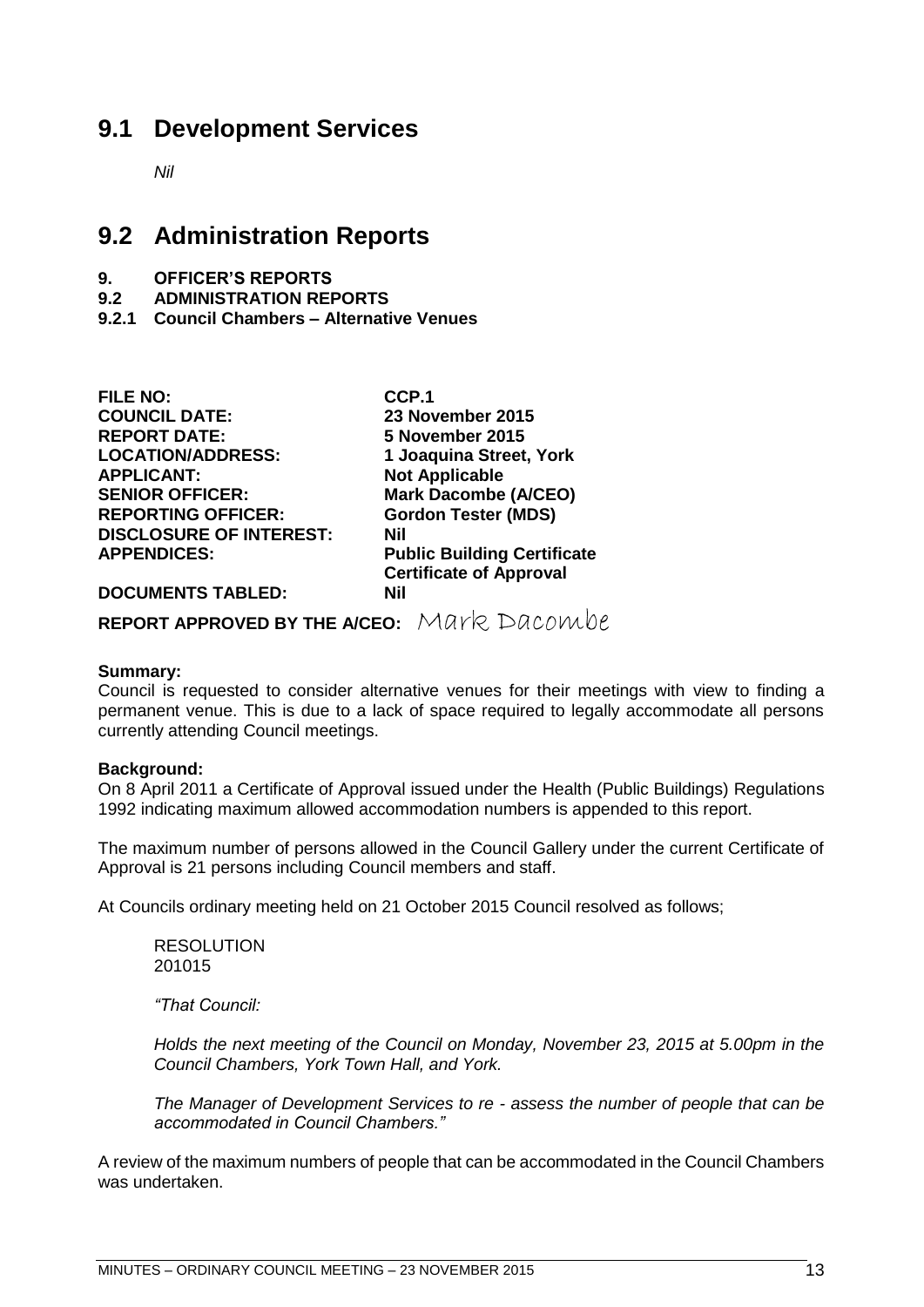It was determined that 15 people can be accommodated in the boardroom area of the Council Chambers and 16 people can be accommodated in the public gallery area of the Council Chambers.

A total of 31 people can therefore be accommodated in the Council Chambers area of the York Town Hall.

Council's recent meeting in Greenhills consisted of 18 Councillors, Mentors and Staff in addition to 39 persons in the gallery totalling 57 persons in attendance at this venue.

Council has not been meeting in its traditional venue on the second floor of the York Town Hall since midway through 2014.

Two meeting venues have been utilised from this time consisting of the York Recreation and Convention Centre and more recently the Lesser Hall within the Town Hall.

Both of these venues have proved adequate for the purpose of conducting Council meetings however, problems such as poor acoustics, poor lighting, window glare and unwanted noise intruding from other parts of the venues are issues that were encountered .

#### **Consultation:**

Nil

#### **Statutory Environment:**

Health (Public Buildings) Regulations 1992 National Construction Code Series 2014 Volume One

The above legislation sets out the maximum accommodation allowed within Public Buildings for various uses.

For example – Board Room 2.0 m<sup>2</sup> per person Unfixed seating 1.0m<sup>2</sup> per person

#### **Policy Implications:**

Nil

#### **Financial Implications:**

Modifications to improve acoustics, lighting, and public address systems and meeting room furniture will require consideration for budget inclusion.

Venues owned by others will incur hire fees.

#### **Strategic Implications:**

Council's vision for its assets and the built environment is to sustain the communities growing needs while ensuring that its facilities are well maintained and meet the community's requirements.

The desired outcome is to improve the quality of the community's assets with an objective to upgrade and maintain such infrastructure.

# **Voting Requirements: Absolute Majority Required: No**

**Site Inspection: Site Inspection Undertaken: Yes**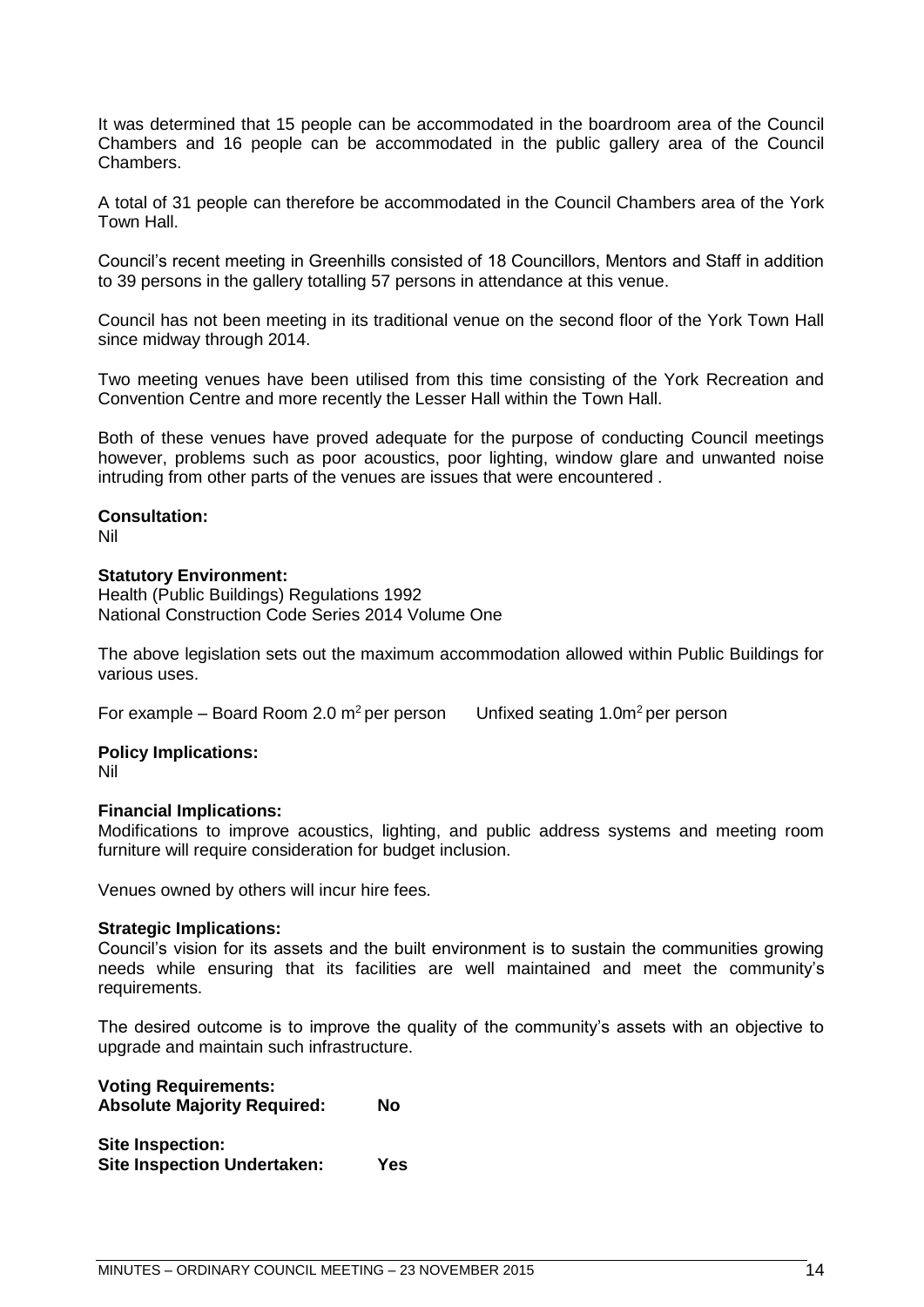# **Triple bottom Line Assessment:**

## **Economic Implications:**

Economic implications range from using the lesser hall at no cost to moving into a purpose built newly constructed building.

#### **Social Implications:**

Members of the public wishing to attend Council meetings should be able to do so without the risk of being excluded on the grounds of inadequate floor area to accommodate them safely.

#### **Environmental Implications:**

Nil

# **Officer Comment:**

The Council meeting room situated on the second floor of the York Town Hall is now in excess of 100 years old.

The current meeting room has historic and tourism value but is seriously lacking in space and modern facilities.

Occupancy of the Council Chambers in excess of the number of people that can be legally accommodated is illegal and dangerous.

This may result in a situation where members of the public wishing to attend the Council meeting will be unable to be accommodated when the venue's capacity is reached.

The recent meeting held in Greenhills would not have been able to be held in the York Council Chambers as it would have exceeded its capacity by 26 people.

A similar situation exists in Kalgoorlie where the historic Council Chambers are no longer used for Council meetings but are available for other purposes.

In order cater for modern meeting requirements, consideration of short and long term alternatives is considered necessary as indicated in the attached schedule.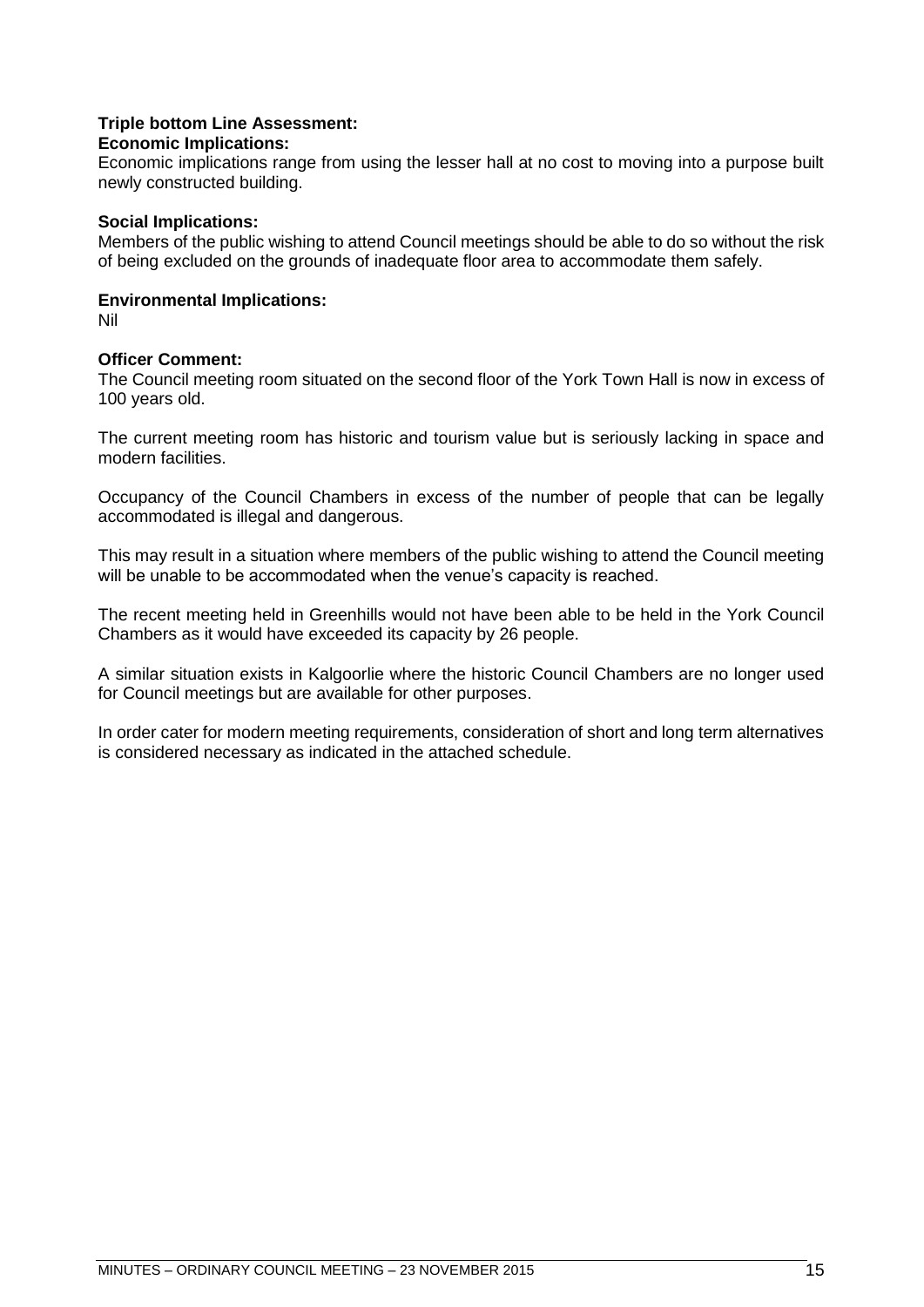| 121115 | <b>RESOLUTION</b>                                                                                                                                                                                                                                                                       |                    |
|--------|-----------------------------------------------------------------------------------------------------------------------------------------------------------------------------------------------------------------------------------------------------------------------------------------|--------------------|
|        | Moved: Cr Saint                                                                                                                                                                                                                                                                         | Seconded: Cr Ferro |
|        | "That Council:                                                                                                                                                                                                                                                                          |                    |
| 1.     | Note Resolution 201015 that states:                                                                                                                                                                                                                                                     |                    |
|        | Hold the next meeting of Council on Monday, November 23, 2015 at 5.00pm in the<br><b>Council Chambers, York Town Hall York.</b>                                                                                                                                                         |                    |
| 2.     | Open the meeting in the Council Chambers and assess numbers attending.                                                                                                                                                                                                                  |                    |
|        | Proceed if legally able, otherwise briefly adjourn the meeting and reconvene in the<br><b>Lesser Hall.</b>                                                                                                                                                                              |                    |
| 3.     | Will continue to use the Lesser Hall as backup venue while considering its options<br>for improving the Lesser Hall as a meeting venue or finding an alternative venue<br>that can safely and lawfully accommodate the amount of people currently attending<br><b>Council meetings.</b> |                    |
| 4.     | Reassess after the Council meeting to be held on 23rd November, 2015."                                                                                                                                                                                                                  |                    |
|        |                                                                                                                                                                                                                                                                                         | CARRIED: 6/0       |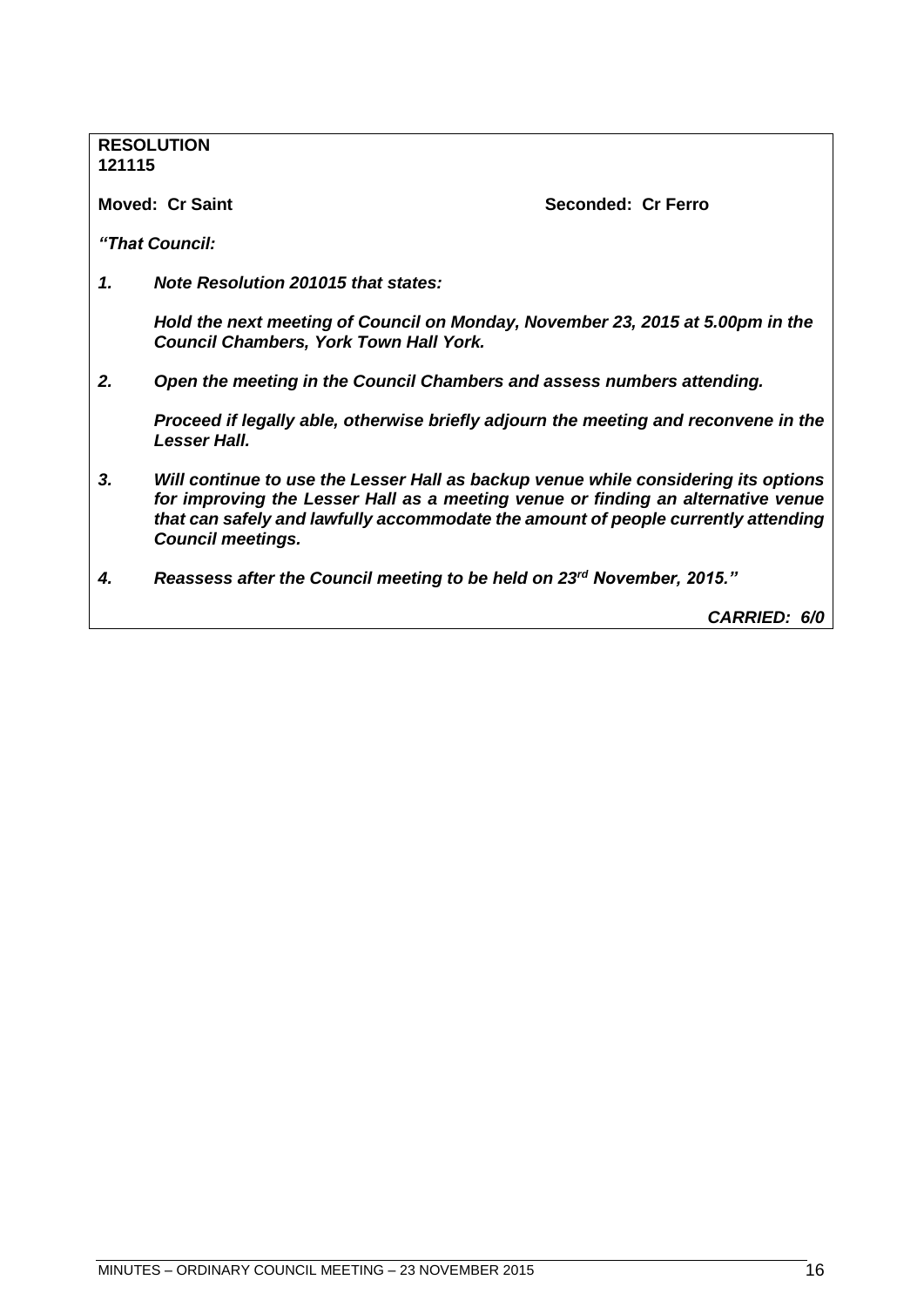# **9. OFFICER'S REPORTS**

## **9.2 ADMINISTRATION REPORTS**

**Disclosure of Interest:** *Mark Dacombe, Acting CEO – Financial Interest The Acting CEO is a Director of Localise Pty Limited*

#### <span id="page-16-0"></span>**9.2.2 Councillors Induction Program**

| FILE NO:                                   |                                                                                                                                                   |
|--------------------------------------------|---------------------------------------------------------------------------------------------------------------------------------------------------|
| <b>COUNCIL DATE:</b>                       | 23 November 2015                                                                                                                                  |
| <b>REPORT DATE:</b>                        | 18 November 2015                                                                                                                                  |
| <b>LOCATION/ADDRESS:</b>                   | N/A                                                                                                                                               |
| <b>APPLICANT:</b>                          | N/A                                                                                                                                               |
| <b>SENIOR OFFICER:</b>                     | <b>M Dacombe, Acting Chief Executive Officer</b>                                                                                                  |
| <b>REPORTING OFFICER:</b>                  | <b>M Dacombe, Acting Chief Executive Officer</b>                                                                                                  |
| <b>DISCLOSURE OF INTEREST:</b>             | The Acting Chief Executive Officer is a Director and<br>Shareholder of Localise Pty Limited and therefore<br><b>Declares a Financial Interest</b> |
| <b>APPENDICES:</b>                         | Nil                                                                                                                                               |
| <b>DOCUMENTS TABLED:</b>                   | <b>Nil</b>                                                                                                                                        |
| REPORT APPROVED BY THE AICEO: Mark Dacombe |                                                                                                                                                   |

#### **Summary:**

**FILE NO:**

Since the elections in October 2015 the Council has undertaken induction workshops in order to ensure Councillors have the necessary information and knowledge they require to fulfil their duties. A workshop has been scheduled for the purpose of briefing the Council on the Integrated Planning and Reporting framework (IPR) which provides the core processes for the Council to direct the organisation. It is proposed that the workshop be provided by Localise Pty Limited and facilitated by Alison Dalziel, a Director of the company.

This matter is brought to the Council for consideration because the Acting Chief Executive Officer has a financial interest in Localise Pty Limited.

#### **Background:**

The brief for the workshop is to facilitate a one day workshop with associated preparation and notes.

The workshop will be held in two parts:

Part One:

- the Integrated Planning and Reporting Framework
- Visioning and the Strategic Community Plan
- Other major strategic documents
- The strategic planning roles and responsibilities of elected members, CEO, the organisation and the community

- Community engagement and consultation

#### Part Two:

A practical exercise to assist the Council map out the program for its major strategic review which is due to be commenced in accordance with the required cycle.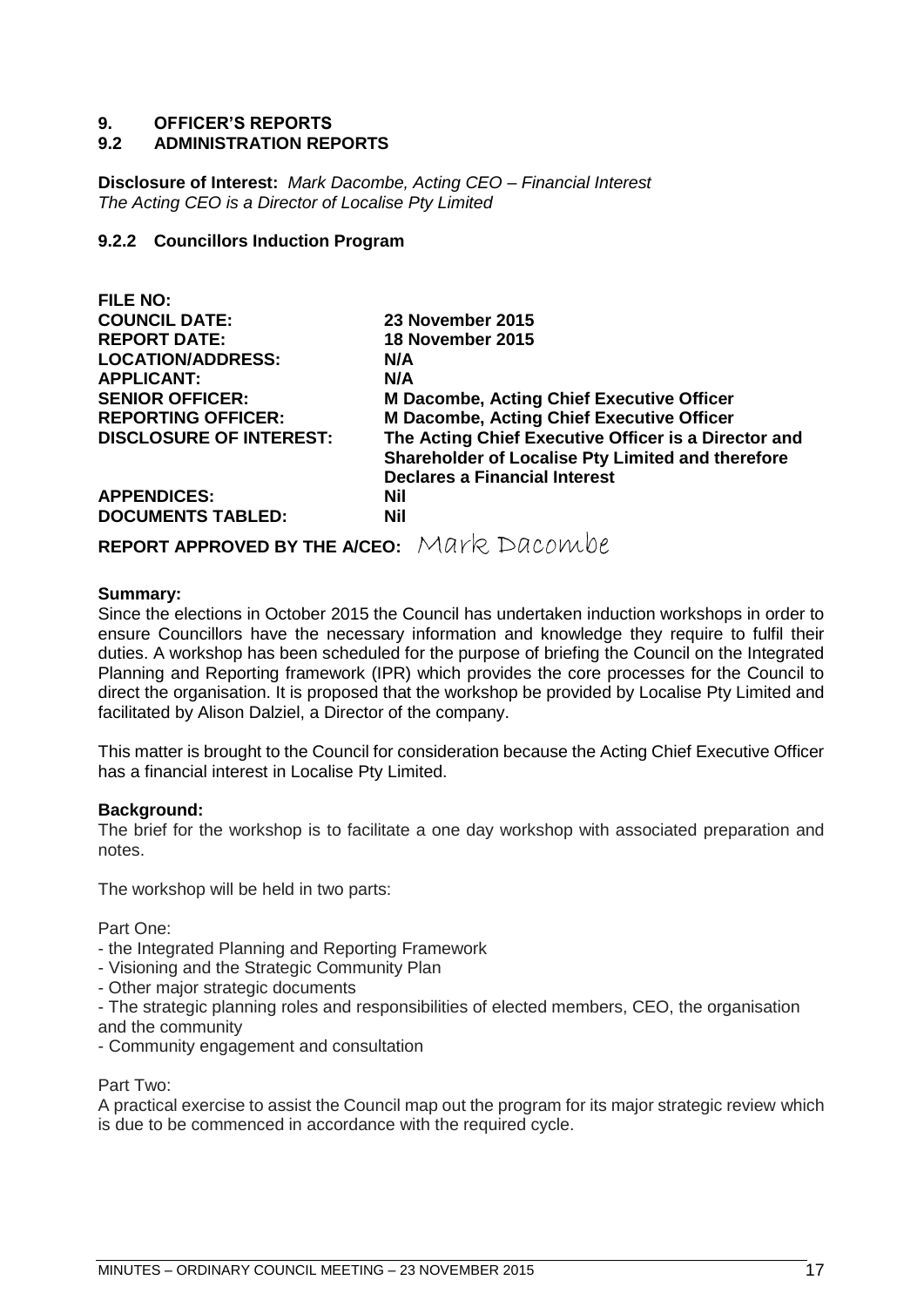The workshop is proposed to be held early December and will be facilitated by Alison Dalziel. Alison is an experienced strategic planner and facilitator. She is an economist with a passion for local government where she has spent over half of her career in a variety of technical and senior management roles. Alison is an engaging trainer who believes in a facilitative approach to learning. She has extensive examples from her own career to draw on and encourages participants to share their knowledge with each other. Since arriving from New Zealand in 2009, Alison has undertaken a large number of facilitation, strategic planning and economic development assignments. Alison has been providing training in Western Australian integrated planning and reporting, strategic planning, organisational change and economic development  $since 2011$ 

# **Consultation:**

President, Councillors and members of the Mentor Panel

#### **Statutory Environment:**

Section 5.56 of the Local Government Act 1995 requires the Council to prepare a plan for the future. The minimum requirements for this are set out in Regulations. The workshop will detail the requirements and accepted good practice.

#### **Policy Implications:**

There are no policy implications.

#### **Financial Implications:**

The fee for the workshop, prior preparation and subsequent write up of the notes will be \$2,500 and can be accommodated in the budget for Councillor training.

#### **Strategic Implications:**

The IPR framework is core to the Council setting the long term direction for the Shire in consultation with the community and ensuring that plans are developed to achieve long term goals.

**Voting Requirements: Absolute Majority Required: No**

**Site Inspection: Site Inspection Undertaken: N/A**

## **Triple bottom Line Assessment:**

#### **Economic Implications:**

Integrated planning can provide the conditions for improved economic performance of the Shire.

#### **Social Implications:**

The integrated planning process will address key social issues affecting the Shire.

#### **Environmental Implications:**

Environmental issues affecting the Shire will also be addressed through the integrated planning and reporting process.

#### **Officer Comment:**

The IPR framework is the key tool for the Council to determine future direction and put in place the plans to ensure delivery.

Councillors do need to be familiar with the framework and how they can use it to effectively lead the Shire.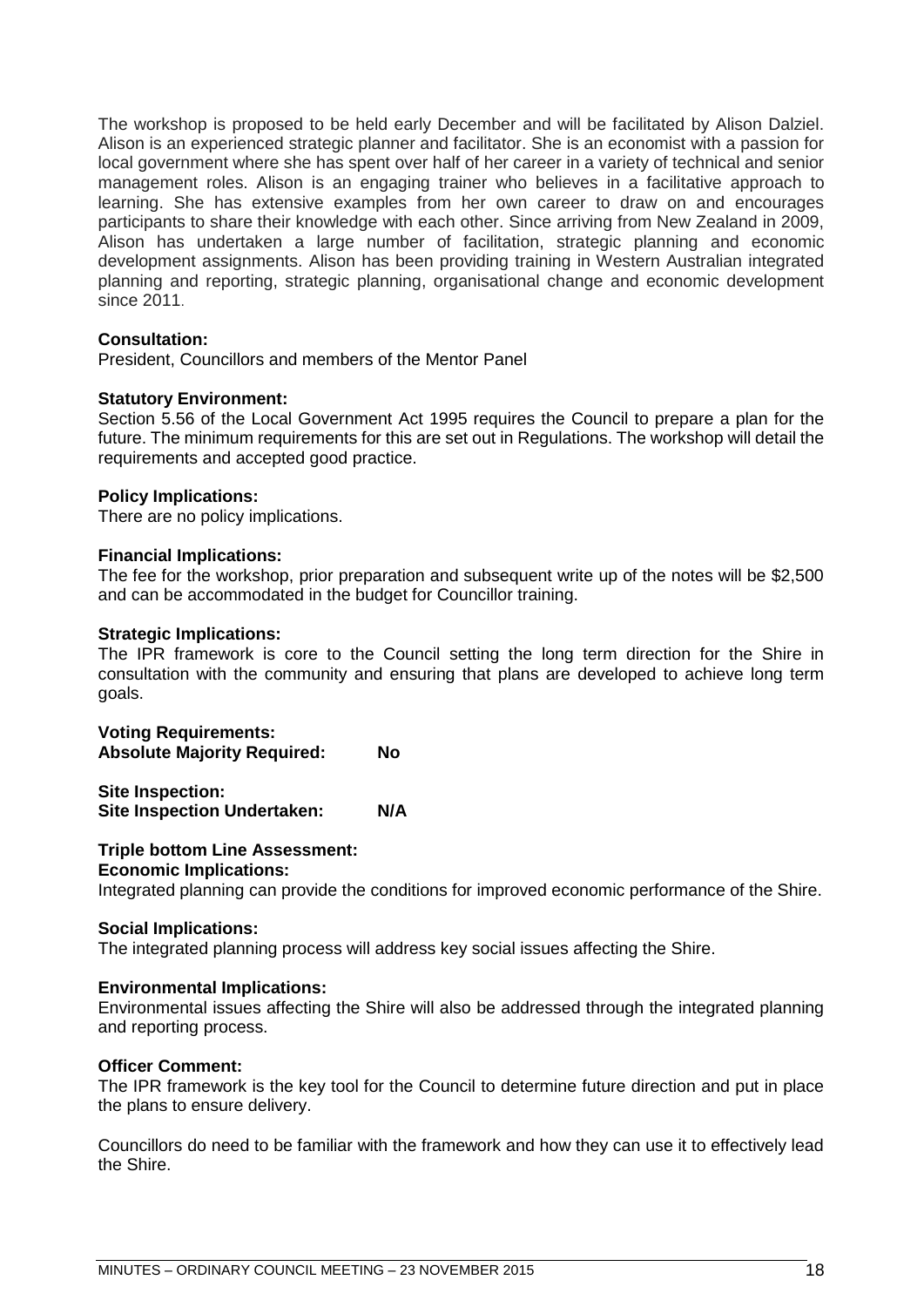*Mr Mark Dacombe, Acting Chief Executive Officer declared a Financial Interest and left the room at 5.38pm*

**RESOLUTION 131115**

**Moved: Cr Smythe Seconded: Cr Randell**

*"That Council:*

*Engage Localise Pty Limited to prepare, deliver and write up subsequent notes of the Councillor Induction workshop on Integrated Planning and Reporting."*

*CARRIED: 6/0*

*Mr Mark Dacombe returned to the room at 5.40pm*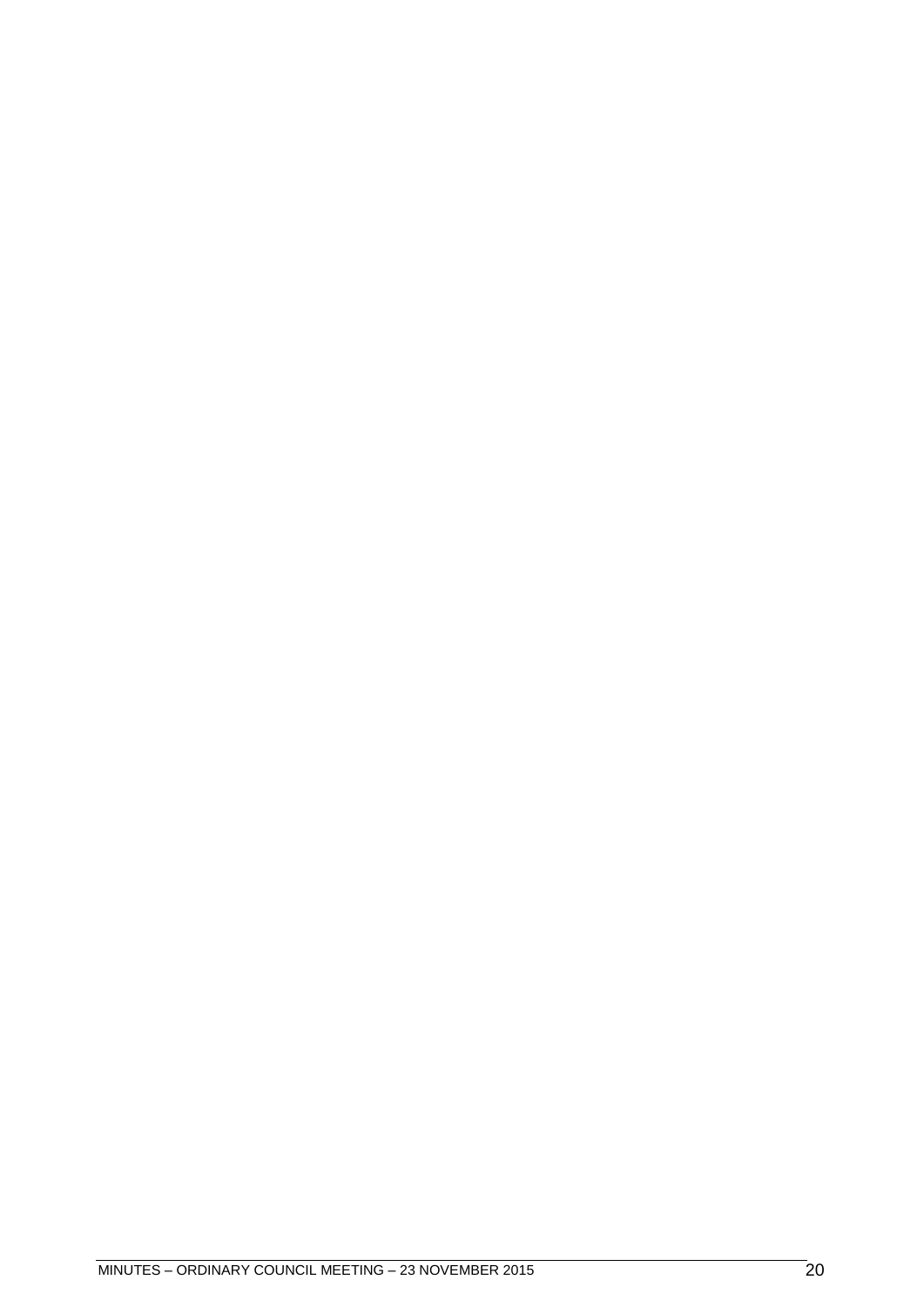## **9. OFFICER'S REPORTS**

#### **9.2 ADMINISTRATION REPORTS**

<span id="page-20-0"></span>**9.2.3 Former Shire President Application for Legal Cost/Reimbursement**

| <b>FILE NO:</b>                | C <sub>24</sub>                            |
|--------------------------------|--------------------------------------------|
| <b>COUNCIL DATE:</b>           | 23 November 2015                           |
| <b>REPORT DATE:</b>            | 18 November 2015                           |
| <b>LOCATION/ADDRESS:</b>       | N/A                                        |
| <b>APPLICANT:</b>              | <b>Former Shire President Matthew Reid</b> |
| <b>SENIOR OFFICER:</b>         | <b>Acting Chief Executive Officer</b>      |
| <b>REPORTING OFFICER:</b>      | <b>Acting Chief Executive Officer</b>      |
| <b>DISCLOSURE OF INTEREST:</b> | <b>Nil</b>                                 |
| <b>APPENDICES:</b>             | Nil                                        |
| <b>DOCUMENTS TABLED:</b>       | Nil                                        |
|                                |                                            |

**REPORT APPROVED BY THE A/CEO:** Mark Dacombe

#### **Summary:**

At the Ordinary Council Meeting held on 26 October 2015 the Council received a report on a formal application received from the former Shire President seeking reimbursement of legal costs.

The Council deferred the matter to the November meeting of the Council. This report proposes a further deferral to the December Ordinary Council meeting to enable consideration of the information supporting the request.

#### **Background:**

The matter is complex and requires careful consideration of all available information. The Council resolved at the 26 October Council meeting:

"That Council: Defer this item until the next Ordinary Council Meeting due to Councillors not having had time to review confidential information received prior to the meeting."

A further deferral is required to enable careful consideration of the application.

#### **Consultation:**

President, Councillors and members of the Mentor Panel Former Acting Chief Executive Officer

**Statutory Environment:**

N/A

#### **Policy Implications:**

There are no policy implications of deferring the matter.

#### **Financial Implications:**

There are no financial implications of deferring the matter.

#### **Strategic Implications:**

There are no strategic implications of deferring the matter.

#### **Voting Requirements: Absolute Majority Required: No**

MINUTES – ORDINARY COUNCIL MEETING – 23 NOVEMBER 2015 21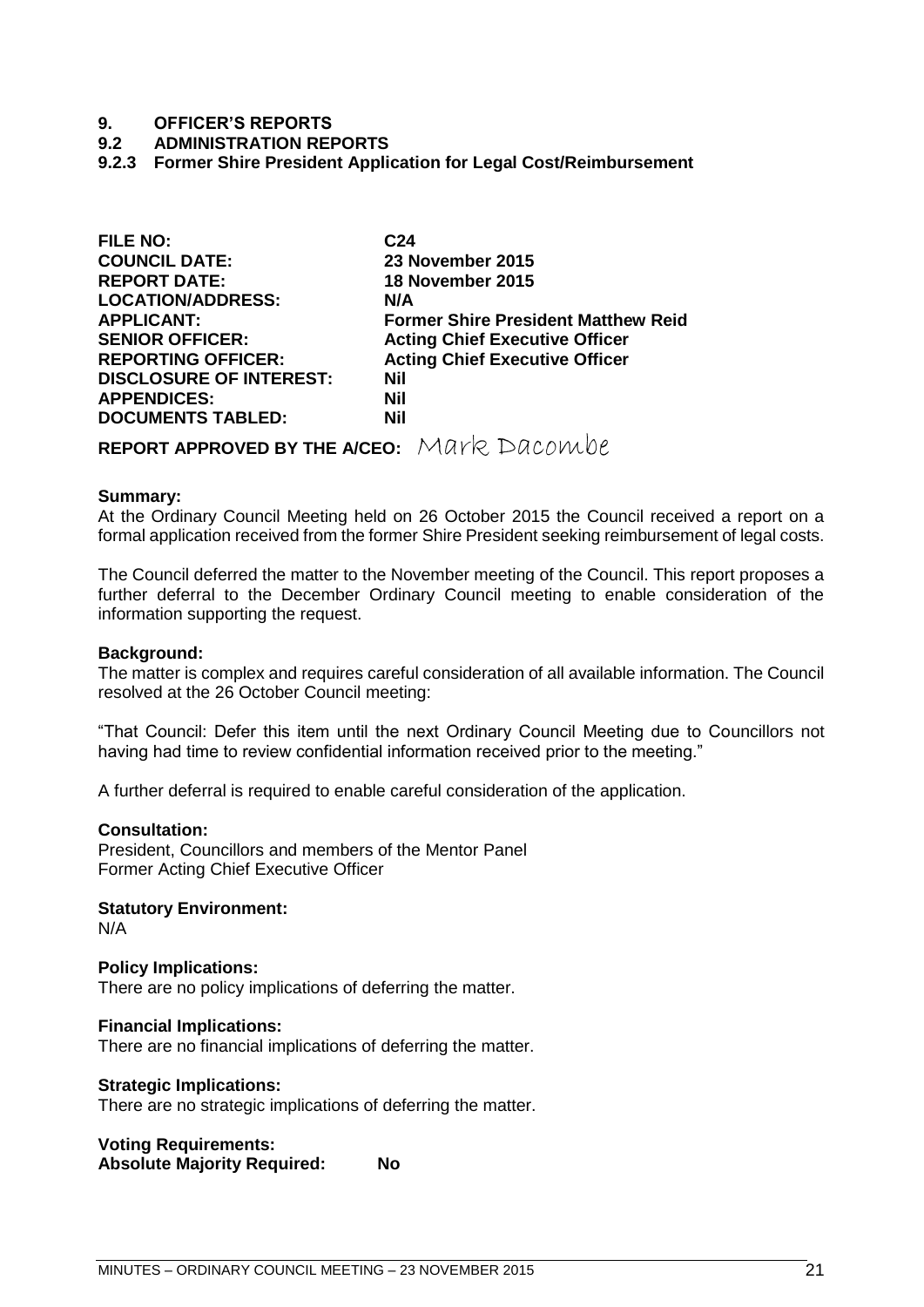**Site Inspection: Site Inspection Undertaken: N/A**

**Triple bottom Line Assessment: Economic Implications:** N/A

**Social Implications:** Nil

**Environmental Implications:** Nil

**Officer Comment:** Nil

**RESOLUTION 141115**

**Moved: Cr Smythe Seconded: Cr Ferro** 

*"That Council:*

*Defer consideration of the application from the former Shire President for reimbursement of legal costs to the next Ordinary Council meeting in order to allow time to consider all available information pertaining to the matter."*

*CARRIED: 6/0*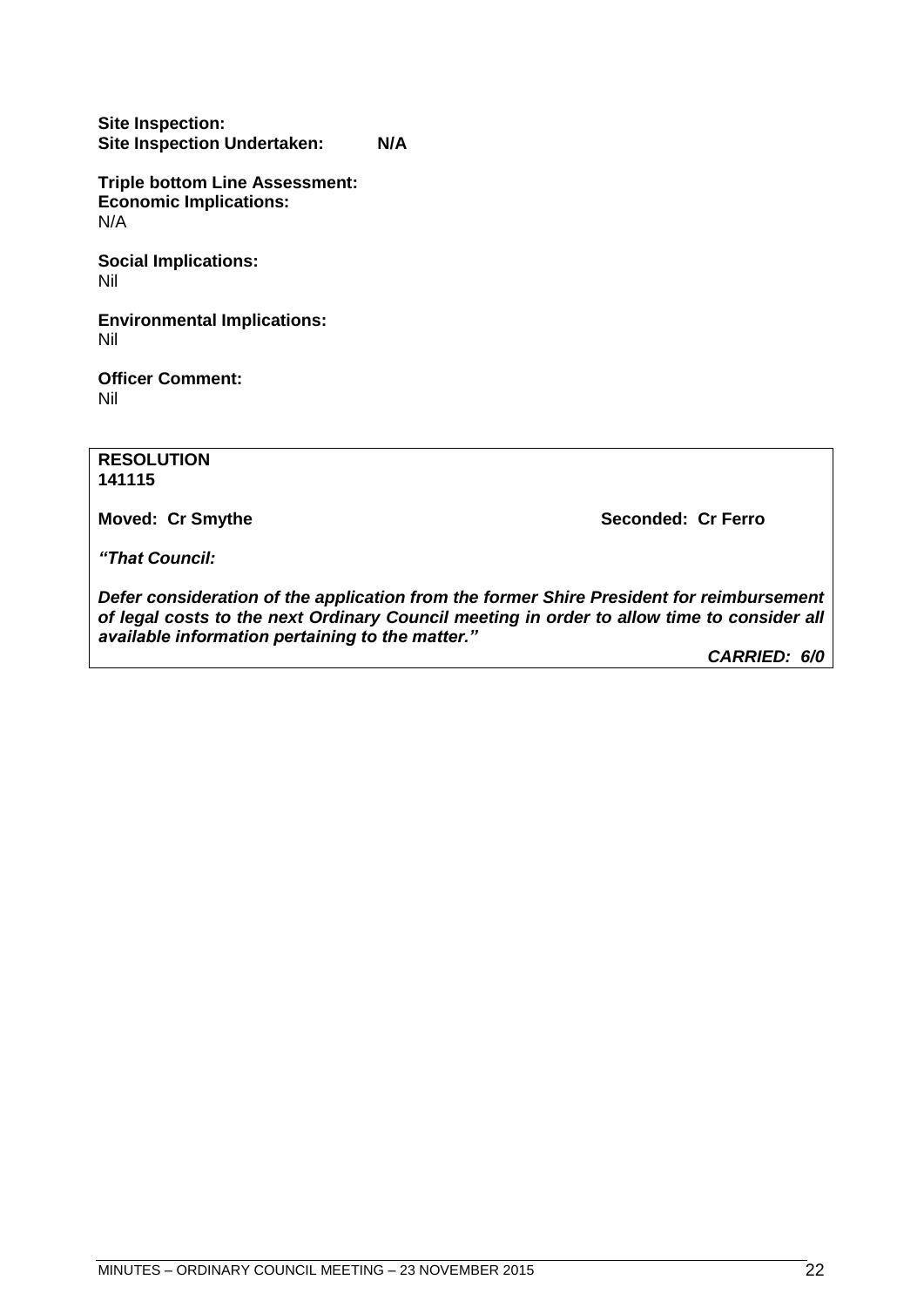# **9. OFFICER'S REPORTS**

**9.2 ADMINISTRATION REPORTS**

<span id="page-22-0"></span>**9.2.4 Policy – Public Question Time**

| 23 November 2015                                    |
|-----------------------------------------------------|
| 18 November 2015                                    |
| N/A                                                 |
| N/A                                                 |
| <b>Mark Dacombe, Acting Chief Executive Officer</b> |
| <b>Mark Dacombe, Acting Chief Executive Officer</b> |
| N/A                                                 |
| <b>Draft Policy - Public Question Time</b>          |
| <b>Nil</b>                                          |
|                                                     |

**REPORT APPROVED BY THE A/CEO:** Mark Dacombe

#### **Summary:**

The Council welcomes the attendance of members of the community at any Ordinary or Special meeting of the Council that is open to the public. Public Question Time provides an important opportunity for members of the public to seek information from the Council about issues affecting the Shire in which that person may be interested. It also provides a source of information for the Council on issues of importance to the community.

This report provides a draft Policy for Council consideration. The Policy aims to ensure members of the public have access to information and that the business of Council flows smoothly.

#### **Background:**

A comprehensive report on Public Question Time at meetings of the Council was presented to a meeting held on 21 October 2013. At that meeting the Council adopted the procedure that is currently in use.

The newly elected Council is embarking on a comprehensive review of its policies and planning that will progress over coming months. In this context it is appropriate to consider how the Council decision-making processes operate. A number of factors will be examined:

- The Local Law governing meeting procedure (Standing Orders)
- The location and lay out of the rooms in which Council meetings are held
- The template for reports to the Council
- Public Question Time (the subject of this report).

The process for Public Question Time adopted in October 2013 is essentially sound. It is broadly consistent with the Department of Local Government Guidelines and requires relatively minor amendments.

The proposed draft Policy (attached) reflects a desire by Council to be open and accountable while getting things done. The key elements of the Policy are (numbers refer to numbers in the draft policy):

1.0 The Local Government Act prescribes the minimum time allocated to Public Question Time as 15 minutes. This paragraph proposes adopting the minimum time but providing for the Council to extend this by resolution if required and if time permits taking account of other business on the agenda. This paragraph also makes provision to ensure that any questions that are unable to be asked because of time constraints are appropriately dealt with.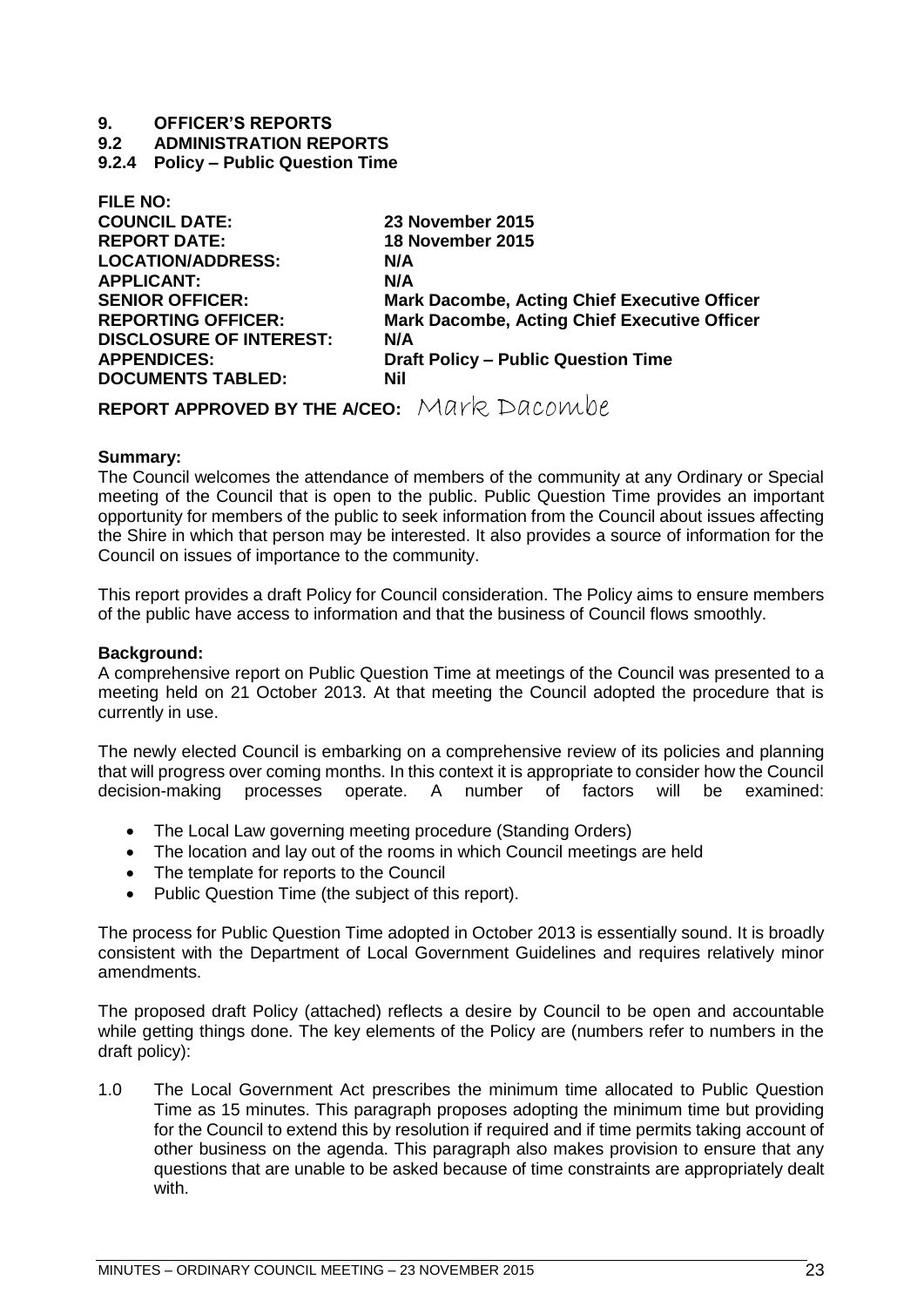- 2.0 This paragraph makes it clear that members of the public are able to ask questions on any matter affecting the Council and the Shire's operations. This is a change from the existing procedure which encourages questions to the Council on governance and policy matters only.
- 3.0 Each questioner is able to ask two questions. The current practice of going around the room a second time is not provided for. This paragraph also clarifies that statements and long preambles are not permitted.
- 4.0 There is no change to current procedures in this paragraph. Putting questions in writing and lodging them in advance can facilitate a more timely response. The paragraph also clarifies that oral questions are permitted.
- 5.0 No change to current procedures.
- 6.0 A questioner is required to identify him or herself but an address is not required. This provision respects the privacy of individuals. An address is required only if a questioner requires a written response.
- 7.0 No change to current procedures.
- 8.0 No change to current procedures.
- 9.0 No change to current procedures.
- 10.0 No change to current procedures.
- 11.0 Aims to ensure that members of the public are aware of the range of other ways in which they can obtain information from the Council.

#### **Consultation:**

President, Councillors, members of the Mentor Panel and senior staff.

#### **Statutory Environment:**

The right to ask questions of the Council is a statutory right conferred by the State Government through the:

Local Government Act 1995 – Section 5.24

Local Government (Administration) Regulations 1996 – Part 2

#### **Policy Implications:**

This review puts the current procedures into a formal policy document and makes some incremental improvements.

#### **Financial Implications:**

There are no significant financial implications.

#### **Strategic Implications:**

Effective mechanisms for community engagement are an important consideration in setting the long term direction of the Shire.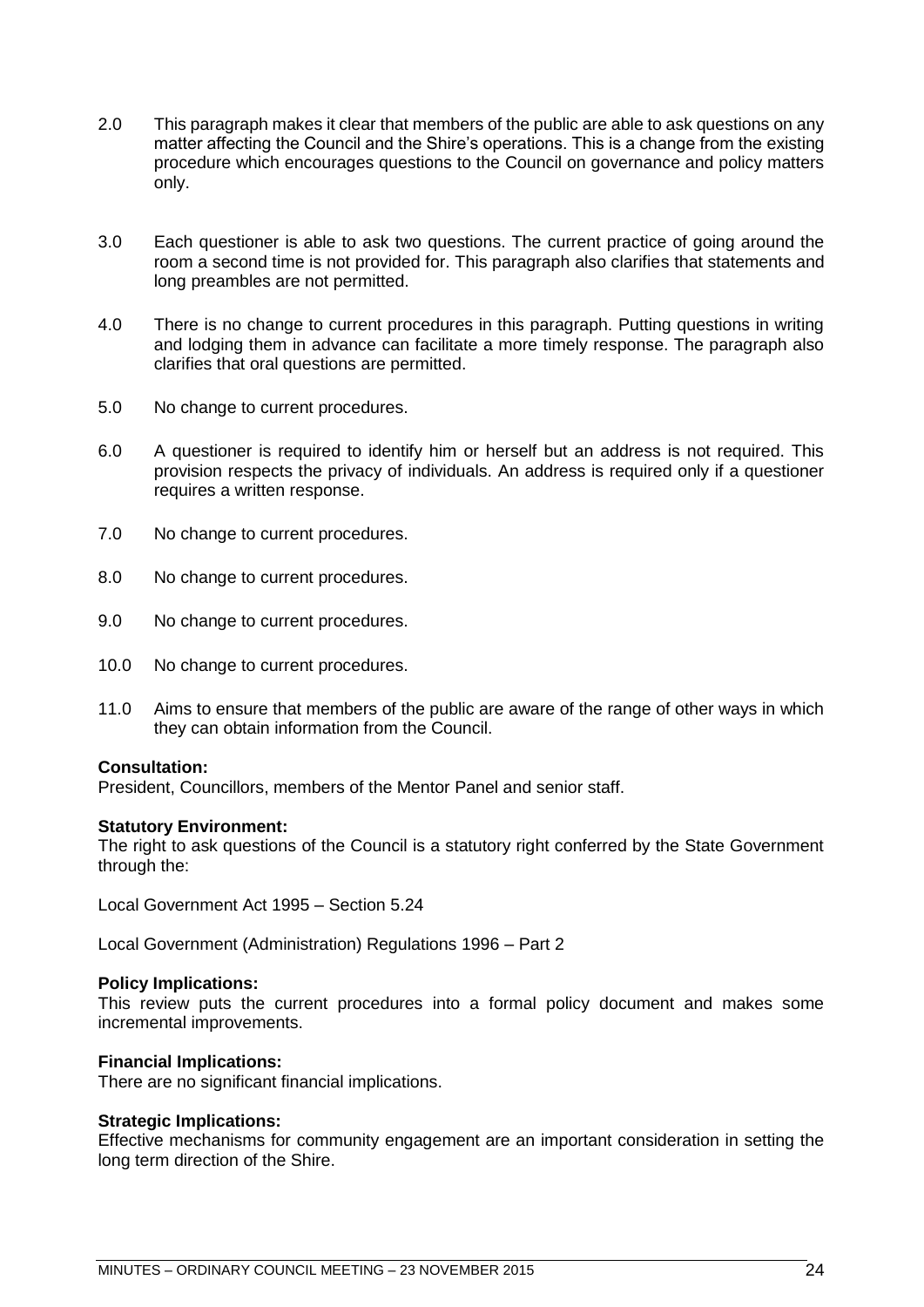| <b>Voting Requirements:</b>        |    |
|------------------------------------|----|
| <b>Absolute Majority Required:</b> | No |

**Site Inspection: Site Inspection Undertaken: N/A**

**Triple bottom Line Assessment: Economic Implications:** N/A

#### **Social Implications:**

An effective Public Question Time can indicate a Council working well with its community providing leadership in an open and accountable fashion.

**Environmental Implications:** N/A

**Officer Comment:**

The draft policy is submitted for consideration and adoption by the Council.

OFFICER RECOMMENDATION

*"That Council:*

*Adopt the draft Policy for Public Question Time as presented."*

**RESOLUTION 151115**

**Moved: Cr Ferro Seconded: Cr Saint**

*"That Council:*

*Adopt the draft Policy for Public Question Time as presented with the following amendments –*

- *Place the word 'long' into the Draft Policy at 3.0 prior to the word 'preamble'*
- *Make reference to the Local Government Act S5.24 and Local Government (Administration) Regulations*
- *Point 1.0 should read … will provide a written reply with the response placed in the Minutes of the next Ordinary Council Meeting."*

*CARRIED: 6/0*

*Refer Appendix A for amended Policy*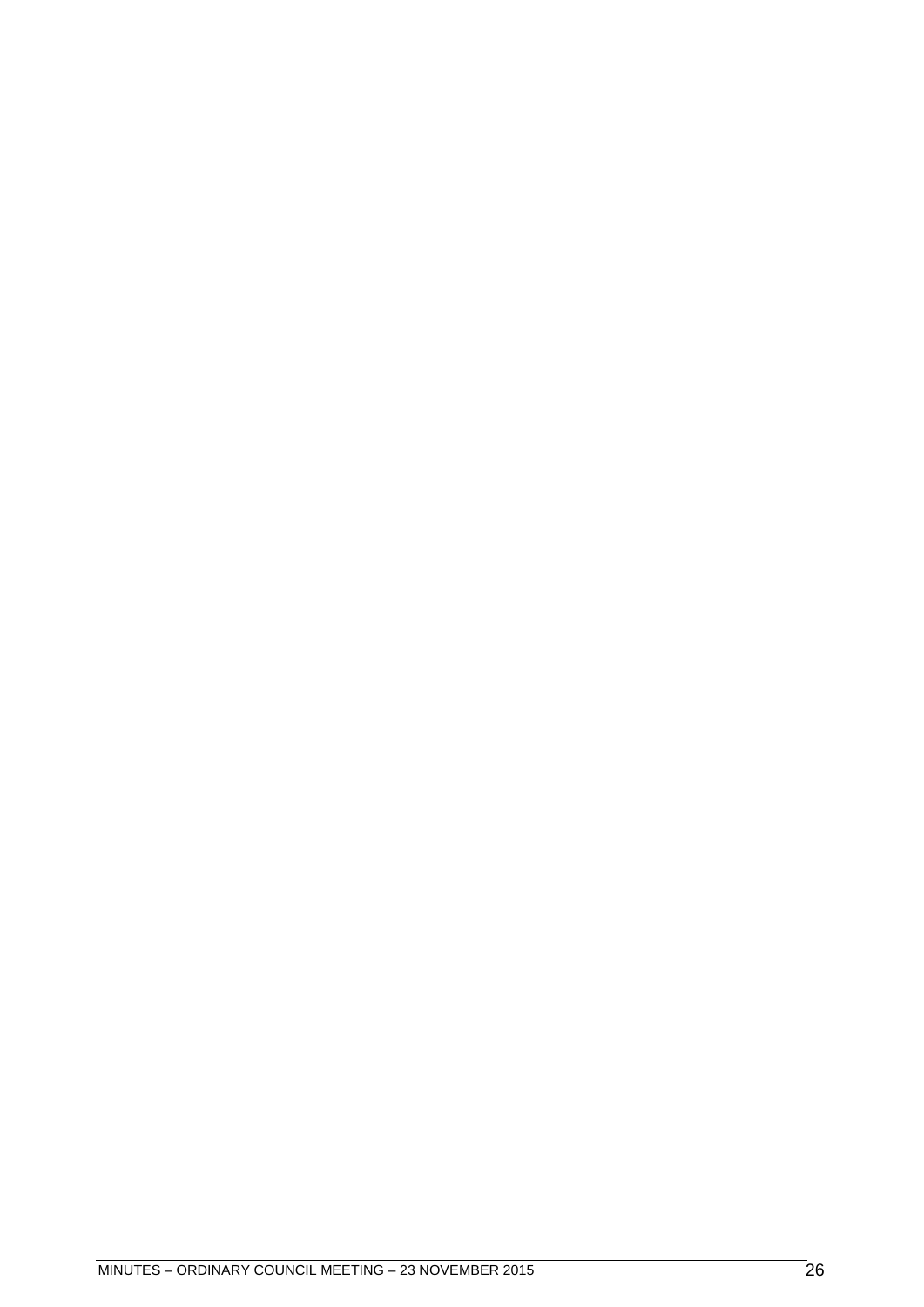# <span id="page-26-0"></span>**9.3 Works Reports**

Nil

# <span id="page-26-1"></span>**9.4 Financial Reports**

- **9. OFFICER'S REPORTS**
- **9.4 FINANCE REPORTS**
- <span id="page-26-2"></span>**9.4.1 Rates – 3-Year Sale**

**FILE NO: FI.RTS COUNCIL DATE: 23 November 2015 REPORT DATE: 09 November 2015 LOCATION/ADDRESS: Lot 123 (1) Horley St, York Lot 100 Allen Rd, Greenhills APPLICANT:** N/A<br> **SENIOR OFFICER:** Tab **Tabitha Bateman, Finance Controller AUTHOR: Anneke Birleson, Rates Officer DISCLOSURE OF INTEREST: Nil APPENDICES: Location Maps DOCUMENTS TABLED: NIL**

**REPORT APPROVED BY THE CEO:** Mark Dacombe

# **Summary:**

It is proposed that Council utilise AMPAC Collection Services to sell the parcels of land attached to Assessments 60484 and 60376 due to non-payment of rates and services for a period of three years or more, under Section 6.64 of the *Local Government Act 1995*.

# **Background:**

There are currently two properties that have rates outstanding by three or more years for which it has not been possible to enter into acceptable and successful arrangements for the payment of the balance owing. Written notification of the Shire's intention to refer the matter to Council was not directed to the last known postal address as these details are unknown.

The following is a list of those properties that have rates currently in arrears by three or more years, together with a brief history of the action taken to date.

| Property 1 - Lot 123 (1) Horley St, York |                                                              |
|------------------------------------------|--------------------------------------------------------------|
| <b>Assessment</b>                        | 60484                                                        |
| <b>Zoning/Area</b>                       | Industrial / 0.0636 h                                        |
| <b>Period Outstanding</b>                | 2009/10 to 2015/16                                           |
| <b>Amount Outstanding</b>                | \$13521.13 as at 09/11/2015                                  |
| <b>Payment</b>                           | Nil                                                          |
| <b>Recovery Action</b>                   | 11/09/2009 – Property created, Title registered 24 January   |
|                                          | 1924                                                         |
|                                          | 15/08/2014 - File sent to AMPAC Debt Recovery.               |
|                                          | 11/03/2015 - Probate search provided no known living         |
|                                          | relatives.                                                   |
|                                          | 19/05/2015 - Skip Trace requested                            |
|                                          | 17/06/2015 - Skip Trace report findings are that owners are  |
|                                          | deceased as are their children, with no known grandchildren. |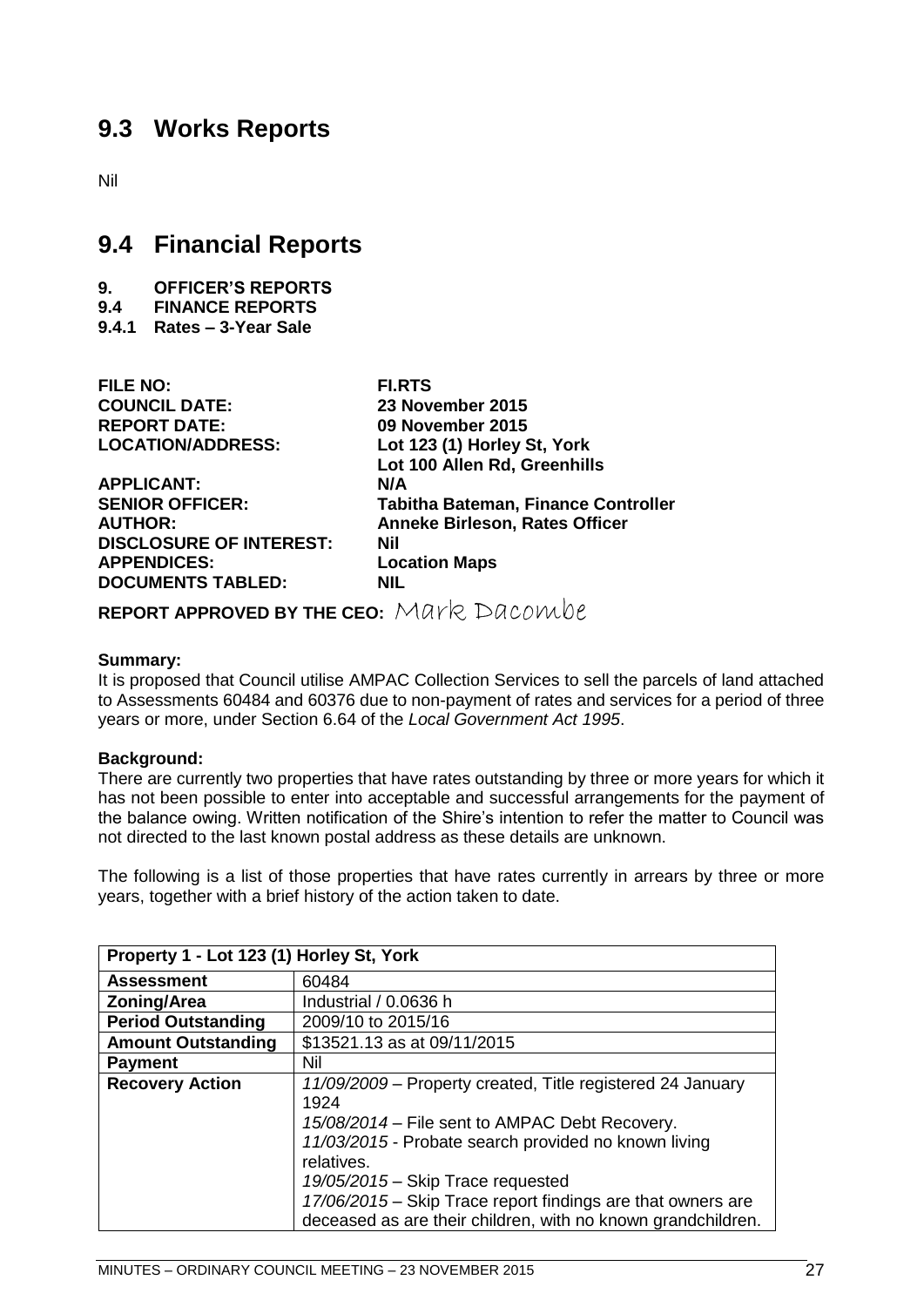| 24/06/2015 – No surviving relatives can be located, proceed |
|-------------------------------------------------------------|
| Property was owned as a right of way (see Appendix 3) and   |
| is approximately 5m wide and 120m long, no future           |
| development of this land in isolation is feasible.          |

| Property 2 - Lot 100 Allen Rd, Greenhills |                                                                                                                                                                                                                                                                                                                                                                                                                                                                                                                                                                                                                                                                                                                                                                                                                                                                                                                                                                                                                                |  |
|-------------------------------------------|--------------------------------------------------------------------------------------------------------------------------------------------------------------------------------------------------------------------------------------------------------------------------------------------------------------------------------------------------------------------------------------------------------------------------------------------------------------------------------------------------------------------------------------------------------------------------------------------------------------------------------------------------------------------------------------------------------------------------------------------------------------------------------------------------------------------------------------------------------------------------------------------------------------------------------------------------------------------------------------------------------------------------------|--|
| <b>Assessment</b>                         | 60376                                                                                                                                                                                                                                                                                                                                                                                                                                                                                                                                                                                                                                                                                                                                                                                                                                                                                                                                                                                                                          |  |
| <b>Zoning/Area</b>                        | General Agriculture / 3.2375 h                                                                                                                                                                                                                                                                                                                                                                                                                                                                                                                                                                                                                                                                                                                                                                                                                                                                                                                                                                                                 |  |
| <b>Period</b>                             | 2007/08 to 2015/16                                                                                                                                                                                                                                                                                                                                                                                                                                                                                                                                                                                                                                                                                                                                                                                                                                                                                                                                                                                                             |  |
| Outstanding                               |                                                                                                                                                                                                                                                                                                                                                                                                                                                                                                                                                                                                                                                                                                                                                                                                                                                                                                                                                                                                                                |  |
| <b>Amount</b>                             | \$22850.53 as at 09/11/2015                                                                                                                                                                                                                                                                                                                                                                                                                                                                                                                                                                                                                                                                                                                                                                                                                                                                                                                                                                                                    |  |
| Outstanding                               |                                                                                                                                                                                                                                                                                                                                                                                                                                                                                                                                                                                                                                                                                                                                                                                                                                                                                                                                                                                                                                |  |
| <b>Payment</b>                            | Nil                                                                                                                                                                                                                                                                                                                                                                                                                                                                                                                                                                                                                                                                                                                                                                                                                                                                                                                                                                                                                            |  |
| <b>Recovery Action</b>                    | 12/10/2007 - Valuer General's Department advised Shire on<br>Schedule R2007/1, of ownership details.<br>03/12/2007 - Certificate of Title shows date of transfer to be<br>13/04/1949. Rates Officer attempted to trace owners, no<br>addresses found.<br>05/12/2007 - Rates posted but returned to Shire RTS<br>22/02/2008 - No further proceedings until 3 years passed. No<br>claim for payment of rates as land was not rated previous to<br>2007.<br>15/08/2014 - File sent to AMPAC Debt Recovery<br>21/10/2014 - Searches show owners are deceased or no<br>record.<br>05/12/2014 - Skip Trace resulted in no new information.<br>10/02/2015 to 14/08/2015 - extensive Probate enquiries<br>resulted in identifying Public Trustee for one owner including<br>one living relative. All possible avenues to locate other<br>executors or relatives resulted in no success.<br>10/09/2015 - Only surviving relative contacted Shire and<br>informed intent to visit property.<br>11/09/2015 - Market Appraisal carried out |  |
| <b>Response</b>                           | 07/07/2015 - Public Trustee consent to proceed to sale for the<br>estate under their care.<br>19/10/2015 - Only surviving relative confirmed consent for Shire<br>to proceed with sale of land to recover outstanding rates and<br>charges.                                                                                                                                                                                                                                                                                                                                                                                                                                                                                                                                                                                                                                                                                                                                                                                    |  |

# **Consultation:**

AMPAC Debt Recovery Price Sierakowski Corporate Austral Mercantile Collections

# **Statutory Environment:**

Section 6.64 of the *Local Government Act 1995* States:

*(1) If any rates or service charges which are due to a local government in respect of any rateable land have been unpaid for at least 3 years the local government may, in accordance*  with the appropriate provisions of this Subdivision take possession of the land and hold the land *as against a person having an estate or interest in the land and -*

*(a) from time to time lease the land;*

*(b) sell the land;*

*(c) cause the land to be transferred to the Crown; or*

*(d) cause the land to be transferred to itself.*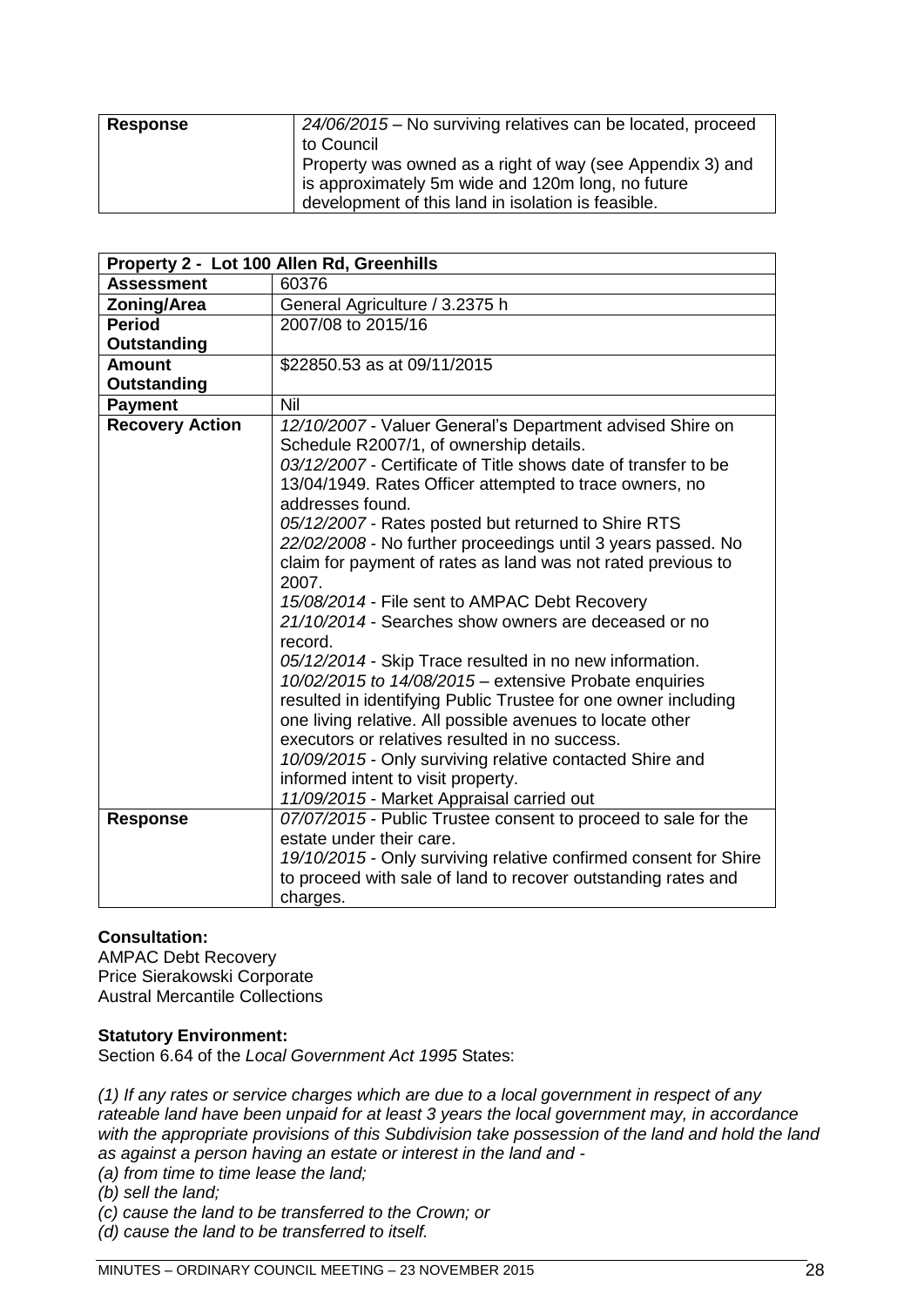*(2) On taking possession of any land under this section, the local government is to give the owner of the land such notification as is prescribed and then to affix on a conspicuous part of the land a notice, in the form or substantially in the form prescribed.*

*(3) Where payment of rates or service charges imposed in respect of any land is in arrears the local government has an interest in the land in respect of which it may lodge a caveat to preclude dealings in respect of the land, and may withdraw caveats so lodged by it.*

#### **Policy Implications:**

With reference to Council Policy "Recover Rates & Service Charges", dated 15 February 2010, Council Resolution 200210,

#### *"1.0 Unpaid for at least three (3) years.*

*A report be presented to Council on an annual basis, detailing the amount of rates and service charges outstanding, by Assessment Number, and recommending action be authorised by the Council. The Privacy Act prevents the property owner's details from being published in a report to Council."*

#### **Financial Implications:**

Reduction in rates sundry debtors by \$36,371.66 plus accrued interest.

#### **Strategic Implications:**

Corporate Services, Financial Services - to achieve maximum community benefit from effective use of resources (staff, finances and information technology)

# **Voting Requirements:**

**Simple Majority Required: Yes**

**Site Inspection: Site Inspection Undertaken: Not applicable**

#### **Triple bottom Line Assessment: Economic Implications:**

Council must be seen to be proactive in debt recovery action as the ultimate burden rests with the ratepayers. Unrecoverable debts need to be cleared as early as possible to lessen the financial implication on ratepayers.

# **Social Implications:**

Nil

# **Environmental Implications:**

Nil

# **Comment:**

Given the high level of debt, minimum value of the land, building restrictions and the amount of time that has been afforded in searching for ratepayers to either clear or reduce this debt, it is appropriate to apply the relevant section of the *Local Government Act 1995* empowering the sale of land provision in relation to unpaid rates and charges.

It is suggested that Council apply the provisions of Section 6.64 (1)(b) of the *Local Government Act 1995* and sell the properties to recover outstanding rates and charges, which are in arrears for a period of excess of three (3) years.

Where land has been offered for sale for non-payment of rates or service charges and a contract of sale has not been entered into at the expiration of 12 months from the date that the land is offered for sale by public auction notice, the land may be transferred in fee simple, to the Crown in right of the State or to the Local Government.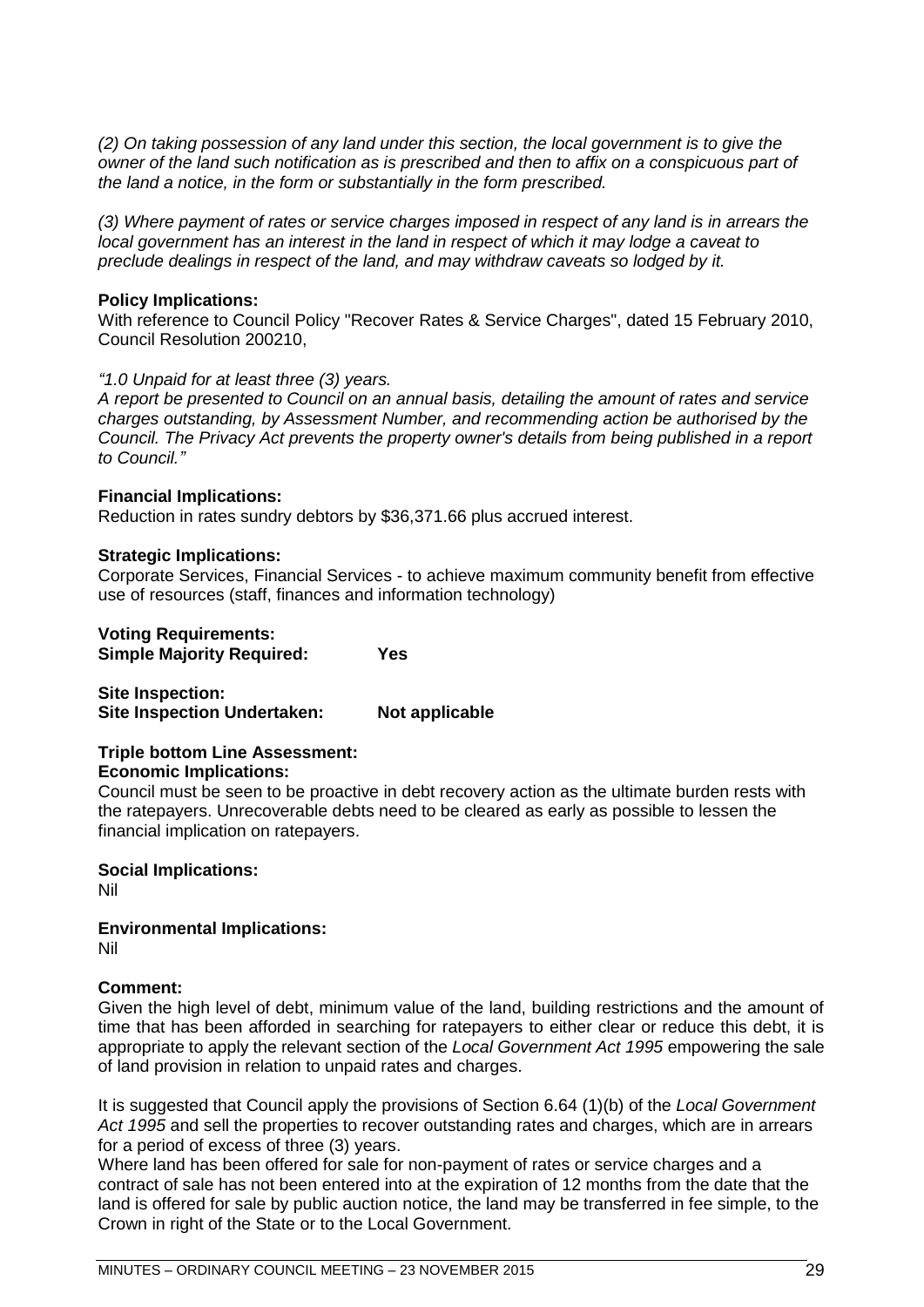# **RESOLUTION 161115**

**Moved: Cr Heaton Seconded: Cr Randell**

*"That Council:*

- *1. Pursuant to Section 6.64 (1)(b) of the Local Government Act 1995, proceed to sale of Assessment 60484, which has rates and services in arrears for 3 or more years.*
- *2. Pursuant to Section 6.64 (1)(b) of the Local Government Act 1995, proceed to sale of Assessment 60376, which has rates and services in arrears for 3 or more years."*

*CARRIED: 6/0*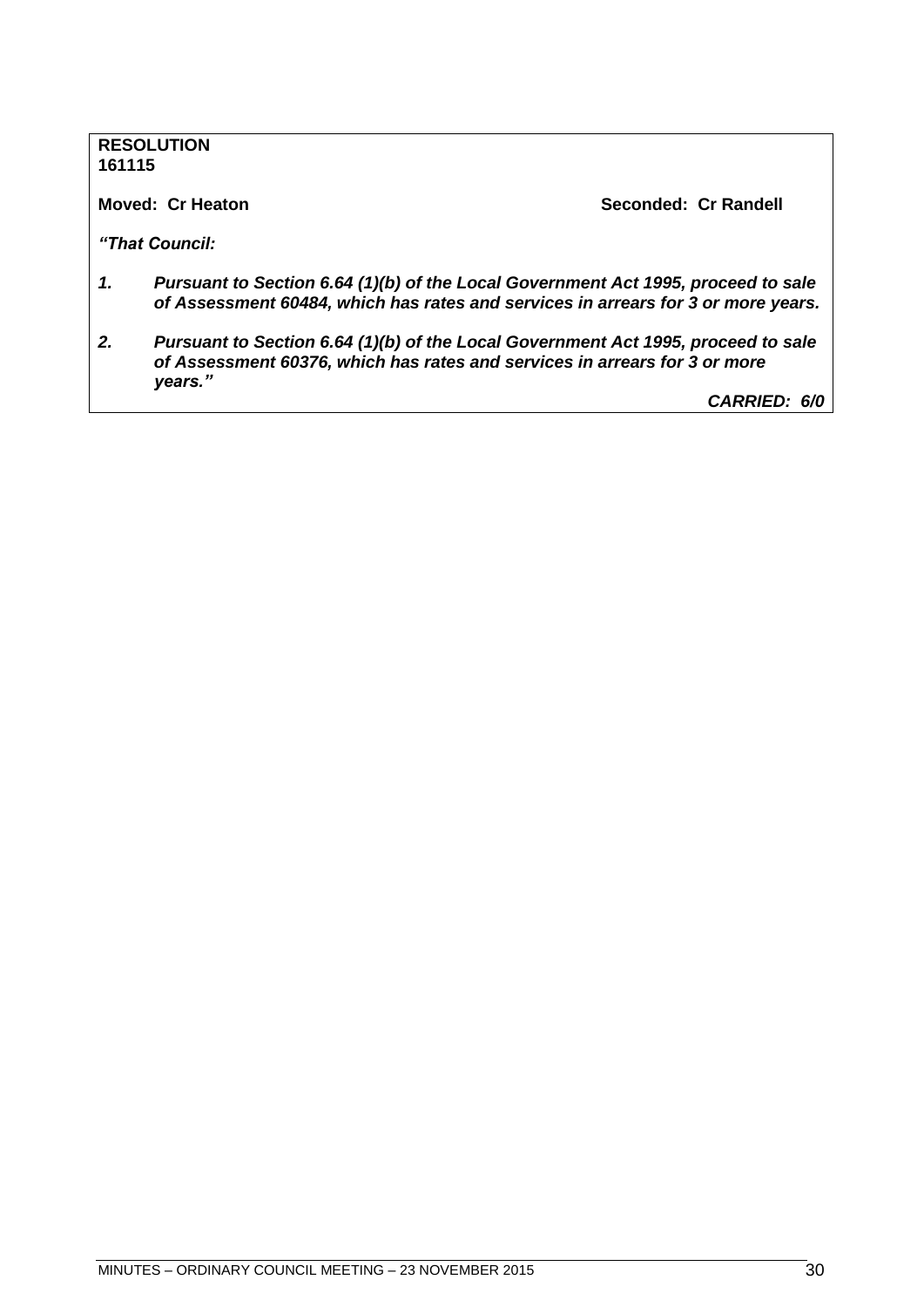# **9. OFFICER'S REPORTS**

# **9.4 FINANCE REPORTS**

#### **Disclosure of Interest:**

*Cr Denese Smythe – Impartial Interest – Committee Member of the CRC Cr Pam Heaton – Impartial Interest – Secretary on the CRC Committee*

#### <span id="page-30-0"></span>**9.4.2 Sponsorships and Donations**

| <b>FILE NO:</b>                | <b>FI.DON</b>                                        |
|--------------------------------|------------------------------------------------------|
| <b>COUNCIL DATE:</b>           | 23 November 2015                                     |
| <b>REPORT DATE:</b>            | 9 November 2015                                      |
| <b>LOCATION/ADDRESS:</b>       | <b>Not Applicable</b>                                |
| <b>APPLICANT:</b>              | <b>Various</b>                                       |
| <b>SENIOR OFFICER:</b>         | <b>Mark Dacombe, A/CEO</b>                           |
| <b>REPORTING OFFICER:</b>      | <b>Tabitha Bateman, Financial Controller</b>         |
| <b>DISCLOSURE OF INTEREST:</b> | <b>Cr Denese Smythe, Impartial Interest</b>          |
|                                | <b>Cr Pam Heaton, Impartial Interest</b>             |
| <b>APPENDICES:</b>             | <b>Appendix A - Schedule of Non-Recurrent</b>        |
|                                | Contributions 2015/2016                              |
|                                | <b>Appendix B - Schedule of Non-Recurrent</b>        |
|                                | <b>Contributions 2015/2016 Made under Delegation</b> |
| <b>DOCUMENTS TABLED:</b>       | Nil                                                  |
|                                |                                                      |

**REPORT APPROVED BY THE A/CEO:** Mark Dacombe

#### **Summary:**

Each year Council makes a number of contributions by way of donations to various community groups that operate within the York Shire. Some contributions are for ongoing programs that the Shire contributes to each year and others are for "one-off" projects, which are known as nonrecurrent projects.

# **Background:**

Included in Council's Annual Budget is a number of recurrent funding requests for financial assistance with projects that benefit the community. Organisations receiving this type of funding are not required to submit applications however all groups receiving either recurrent or nonrecurrent funding are required to provide an acquittal report to Council outlining how the funds were spent and providing copies of receipts where appropriate.

In addition to the regular sponsorships, local community groups and organisations may, from time to time throughout the financial year, apply for funding for assistance with 'one-off' projects or events. At present, the Chief Executive Officer has delegated authority to approve contributions up to \$500.00 providing the information is reported to Council.

#### **Consultation:**

Council staff, Councillors and some applicants.

#### **Statutory Environment:**

Local Government Act 1995.

#### **Policy Implications:**

Not applicable.

#### **Financial Implications:**

If Council accepts the recommendation as it stands, the total expenditure for these funding requests will equate to \$10,794 being \$7,905 in cash contributions and \$2,889 by way of fees waived for the use of Council facilities.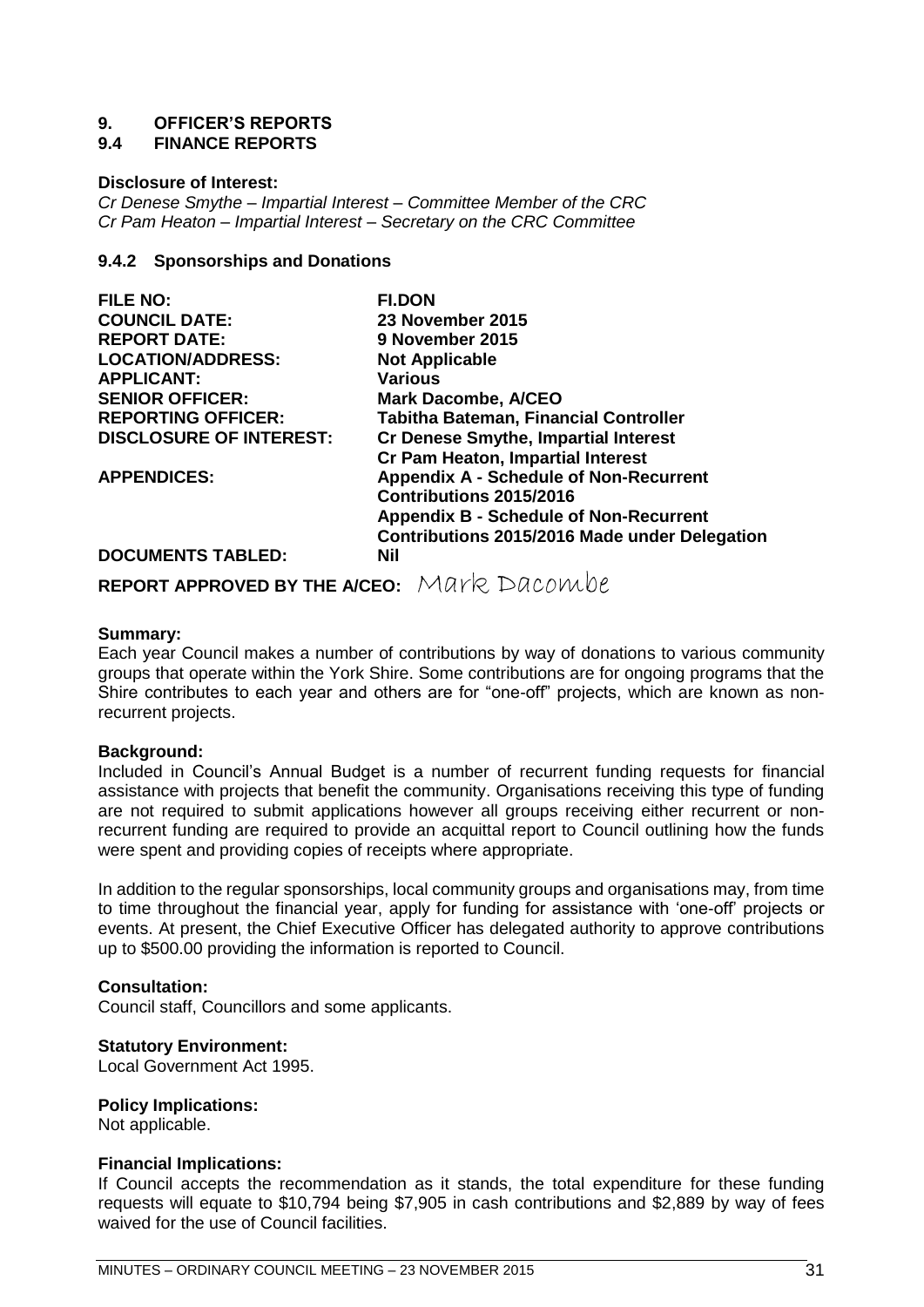# **Strategic Implications:**

Council's support of local community and sporting organisations is of strategic importance to the District, as without this support these groups, who in many respects are the backbone of the community, become unviable from a financial perspective.

#### **Voting Requirements: Absolute Majority Required: Yes**

**Site Inspection: Site Inspection Undertaken: Not applicable**

# **Triple bottom Line Assessment:**

# **Economic Implications:**

Local community organisations are a vital component of the local economy, as in many cases they provide the lifestyle type activities that attract individuals, families and businesses to a community, improving the overall diversification and market size of the local economy.

#### **Social Implications:**

Local community organisations provide the social framework of any community and without this type of financial support from the Council; many are not able to function effectively.

#### **Environmental Implications:**

Not applicable.

#### **Officer Comment:**

The recommendations are put forward for Council's consideration.

# **RESOLUTION**

**171115**

**Moved: Cr Randell Seconded: Cr Ferro**

*"That Council:*

- *1. approves the recommendations in the attached "Appendix A - Schedule of Non-Recurrent Contributions 2015-2016" totalling \$6,309.*
- *2. notes for information purposes, the "Appendix B - Schedule of Non-Recurrent Contributions 2015-2016 Approved Under Delegated Authority" totalling \$4,485.*

*Advice Note: Remaining unallocated funds in the sponsorship pools totalling \$26,356 will be available to groups who make written application to the CEO for financial assistance up to 31 May 2016."*

*CARRIED: 6/0*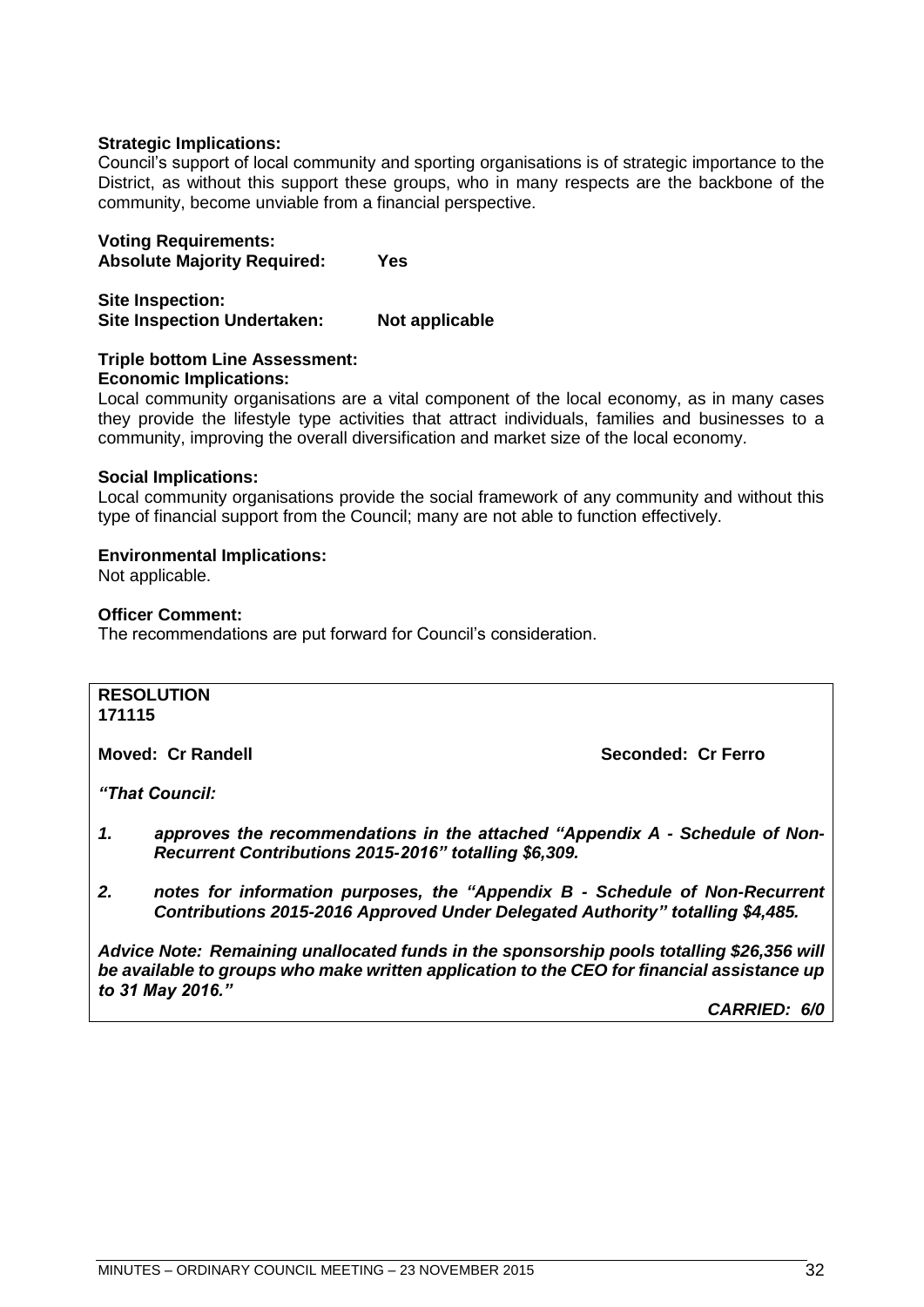# **9. OFFICER'S REPORTS**

**9.4 FINANCE REPORTS**

<span id="page-32-0"></span>**9.4.3 Investments – October 2015**

| FI.FRP                                       |
|----------------------------------------------|
| 23 November 2015                             |
| 10 November 2015                             |
| <b>Graeme Simpson, Acting CEO</b>            |
| <b>Tabitha Bateman, Financial Controller</b> |
| <b>Shire of York Investment Portfolio</b>    |
| Nil                                          |
|                                              |

**REPORT APPROVED BY THE CEO:** Mark Dacombe

#### **Summary:**

That Council consider the investment portfolio as attached.

#### **Background:**

The investment policy requires Council to review the performance of its investments on a monthly basis.

#### **Consultation:**

Auditors

#### **Statutory Environment:**

Local Government Act 1995 (As Amended) 6.10(a), 6.14(1) *6.10. Financial management regulations*

*Regulations may provide for — (a) the security and banking of money received by a local government*

# *6.14. Power to invest*

*(1) Money held in the municipal fund or the trust fund of a local government that is not, for the time being, required by the local government for any other purpose may be invested as trust funds may be invested under the Trustees Act 1962 Part III.*

# **Policy Implications:**

In accordance with the Financial Management Investment Policy.

**Financial Implications:**

Credit Ratings

**Voting Requirements: Simple Majority Required: Yes**

#### **Officer Comment:**

In accordance with the policy, a report of investments is presented to Council to provide a summary of investments held by the Shire of York as at 31 October 2015.

The Shire of York Investment Portfolio identifies Council's investment type, term to maturity and investment value.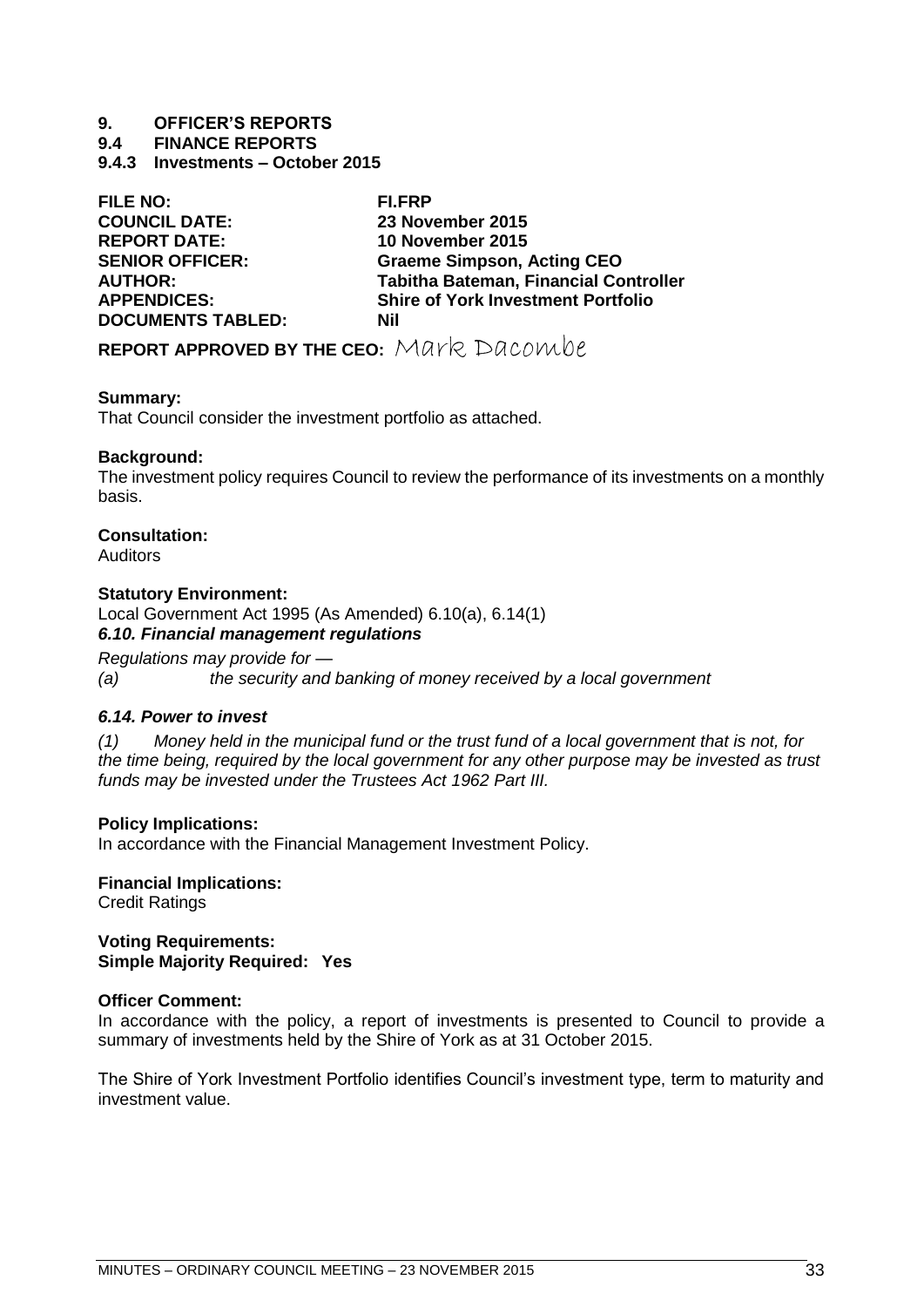**RESOLUTION 181115**

**Moved: Cr Saint Seconded: Cr Heaton** 

*"That Council receive the Shire of York Investment Portfolio as attached to this report."*

*CARRIED: 6/0*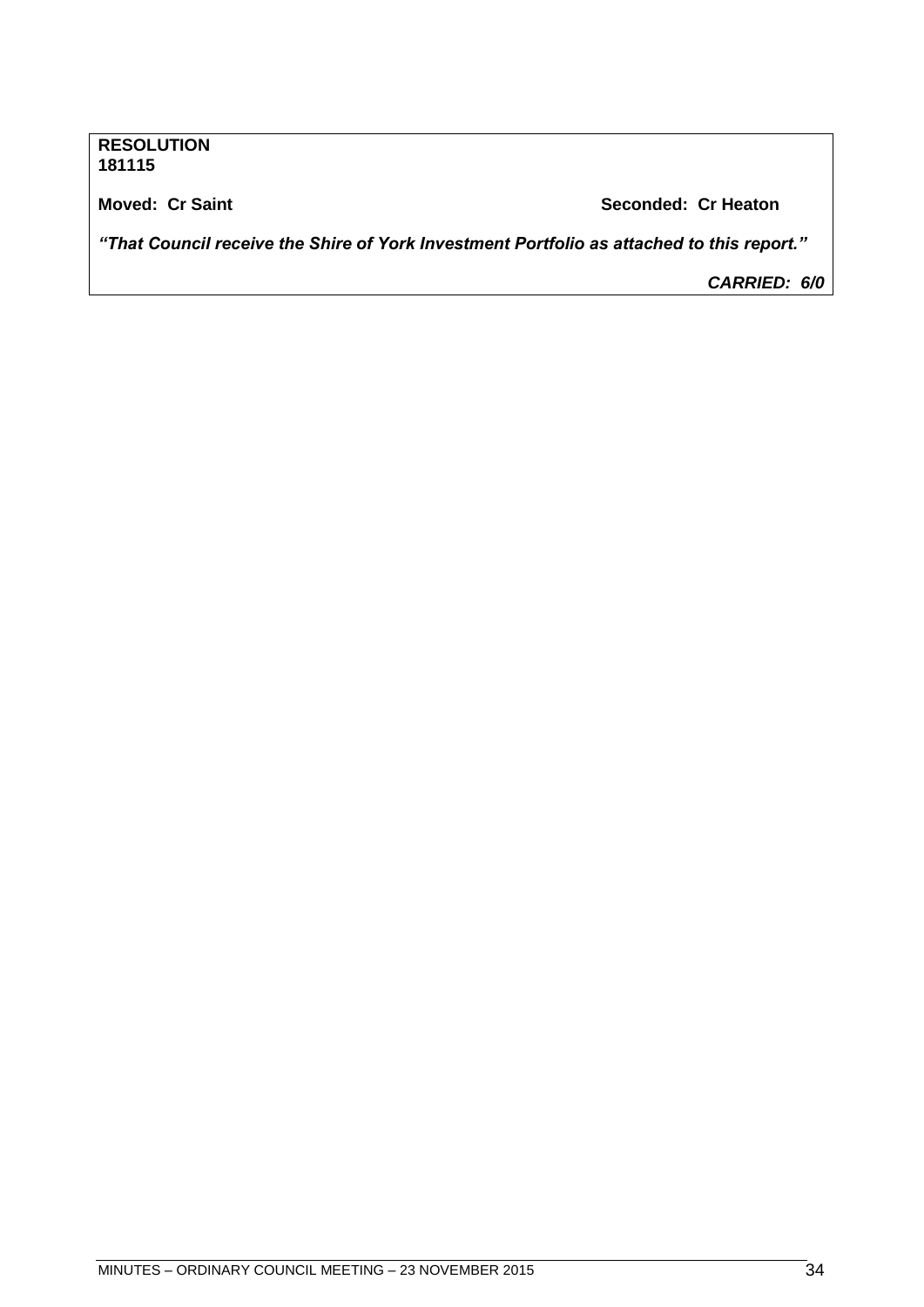## **9. OFFICER'S REPORTS**

**9.4 FINANCE REPORTS**

<span id="page-34-0"></span>**9.4.4 Monthly Financial Reports – October 2015**

| <b>FI.FRP</b>                                |
|----------------------------------------------|
| 23 November 2015                             |
| 10 November 2015                             |
| <b>Not Applicable</b>                        |
| <b>Not Applicable</b>                        |
| <b>Graeme Simpson, Acting CEO</b>            |
| <b>Tabitha Bateman, Financial Controller</b> |
| Nil                                          |
| Yes - Appendix A as detailed in Summary      |
| Nil                                          |
|                                              |

**REPORT APPROVED BY THE A/CEO:** Mark Dacombe

#### **Summary:**

The Financial Report for the period ending 31 October 2015 is presented for consideration.

Appendix A includes the following:

- Monthly Statements for the period ended 31 October 2015
- **List of Creditors Payments**
- Corporate Credit Card Transaction Listing

#### **Statutory Environment:**

Local Government Act 1995 (As Amended). Local Government (Financial Management) Regulations 1996 (As Amended). Australian Accounting Standards.

#### **Financial Implications:**

The following information provides balances for key financial areas for the Shire of York's financial position as at 31 October 2015;

#### *Outstanding Rates and Services*

Total outstanding rates as at 31 October 2015 are \$2,105,004 compared to \$2,598,815 as at 30 September.

| 3 Years & over           | \$176,096 | 8.37% of rates outstanding  |
|--------------------------|-----------|-----------------------------|
| 2 Years & over           | \$ 76,804 | 3.65% of rates outstanding  |
| 1 Years & over           | \$196,231 | 9.32% of rates outstanding  |
| <b>Total Prior Years</b> | \$449,130 | 21.34% of rates outstanding |

Current rates \$ 1,655,874 78.66% of rates outstanding

#### *Outstanding Sundry Debtors*

Total outstanding sundry debtors as at 31 October 2015 are \$328,478 compared to \$376,644 as at 30 September 2015.

| 90 days & over | \$282,973 | 86.15% of sundry debtors outstanding |
|----------------|-----------|--------------------------------------|
| 60 days & over | 19        | 0.01% of sundry debtors outstanding  |
| 30 days & over | \$22,581  | 6.87% of sundry debtors outstanding  |
| Current        | \$22,906  | 6.97% of sundry debtors outstanding  |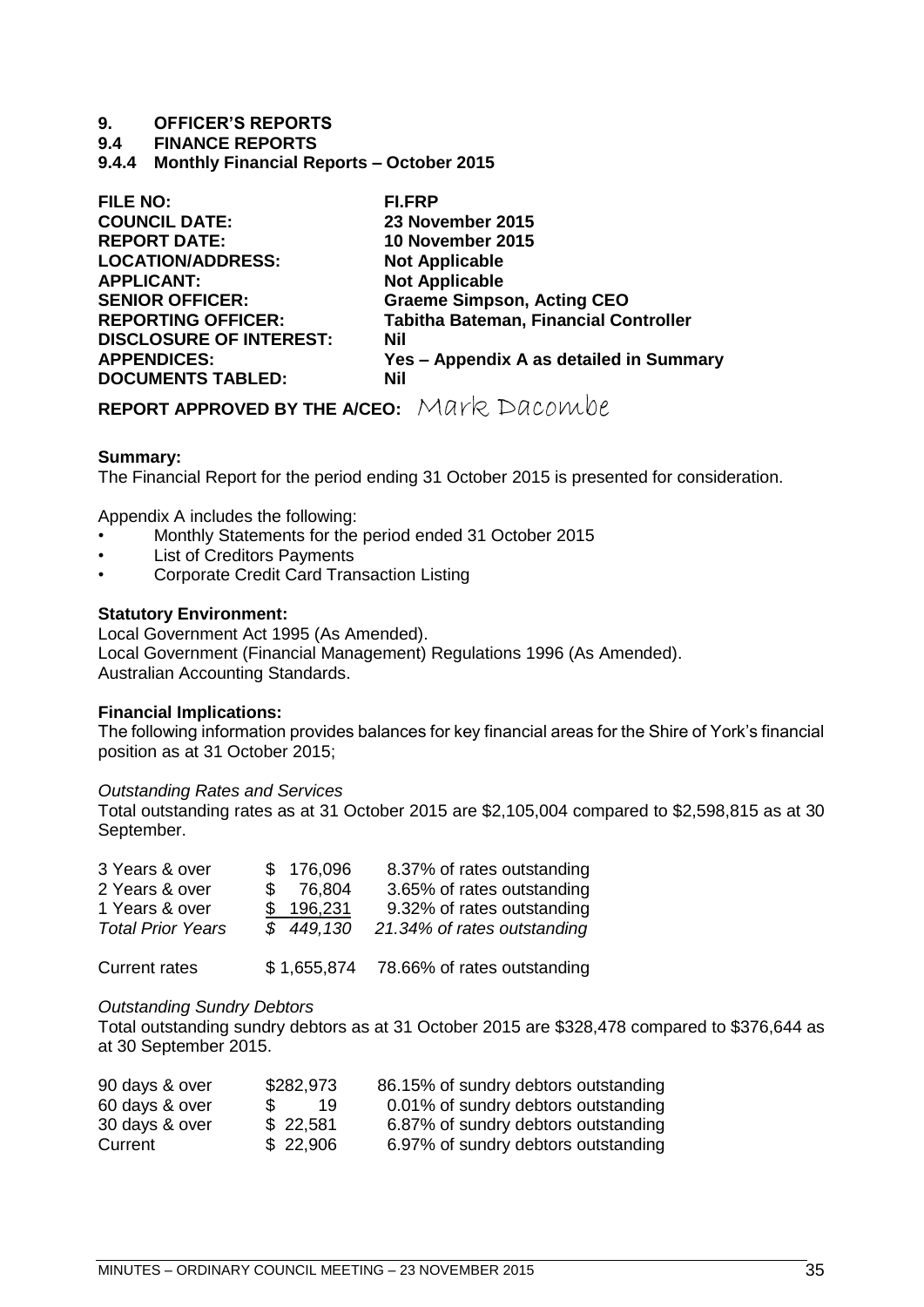**Strategic Implications:** Nil

**Voting Requirements: Simple Majority required – Yes**

**Site Inspection: Site Inspection Undertaken: Not applicable** 

#### **Triple bottom Line Assessment: Economic Implications:**

A zero balance or surplus end of year financial position will increase community confidence and cohesion and provide an opportunity for improved community benefits in future years.

## **Social Implications:**

Not applicable.

#### **Environmental Implications:**

Not applicable.

#### **Officer Comment:**

It should be noted that some figures reflected in the following reports are an estimate of the end of year position only and are subject to year end adjustments.

**RESOLUTION 191115**

**Moved: Cr Ferro Seconded: Cr Heaton**

*"That Council:*

*Receive the Monthly Financial Report for October and the list of payments drawn from the Municipal and Trust accounts for the period ending 31 October 2015 as summarised below:*

|                                  | <b>AMOUNT</b>       |
|----------------------------------|---------------------|
| <b>MUNICIPAL FUND</b>            |                     |
| <b>Cheque Payments</b>           | \$<br>29,787.25     |
| <b>Electronic Funds Payments</b> | 551,379.40          |
| <b>Direct Debits Payroll</b>     | \$<br>164,675.87    |
| <b>Bank Fees</b>                 | \$<br>1,195.51      |
| <b>Corporate Cards</b>           | 22.50               |
| <b>Fire Messaging Service</b>    | 82.50               |
| <b>TOTAL</b>                     | \$<br>747,143.03    |
| <b>TRUST FUND</b>                |                     |
| <b>Cheque Payments</b>           | \$<br>0.00          |
| <b>Electronic Funds Payments</b> | 1,863.75            |
| <b>Direct Debits Licensing</b>   | 142,166.90          |
| <b>TOTAL</b>                     | 144,030.65          |
| <b>TOTAL DISBURSEMENTS</b>       | \$891,173.68"       |
|                                  | <b>CARRIED: 6/0</b> |